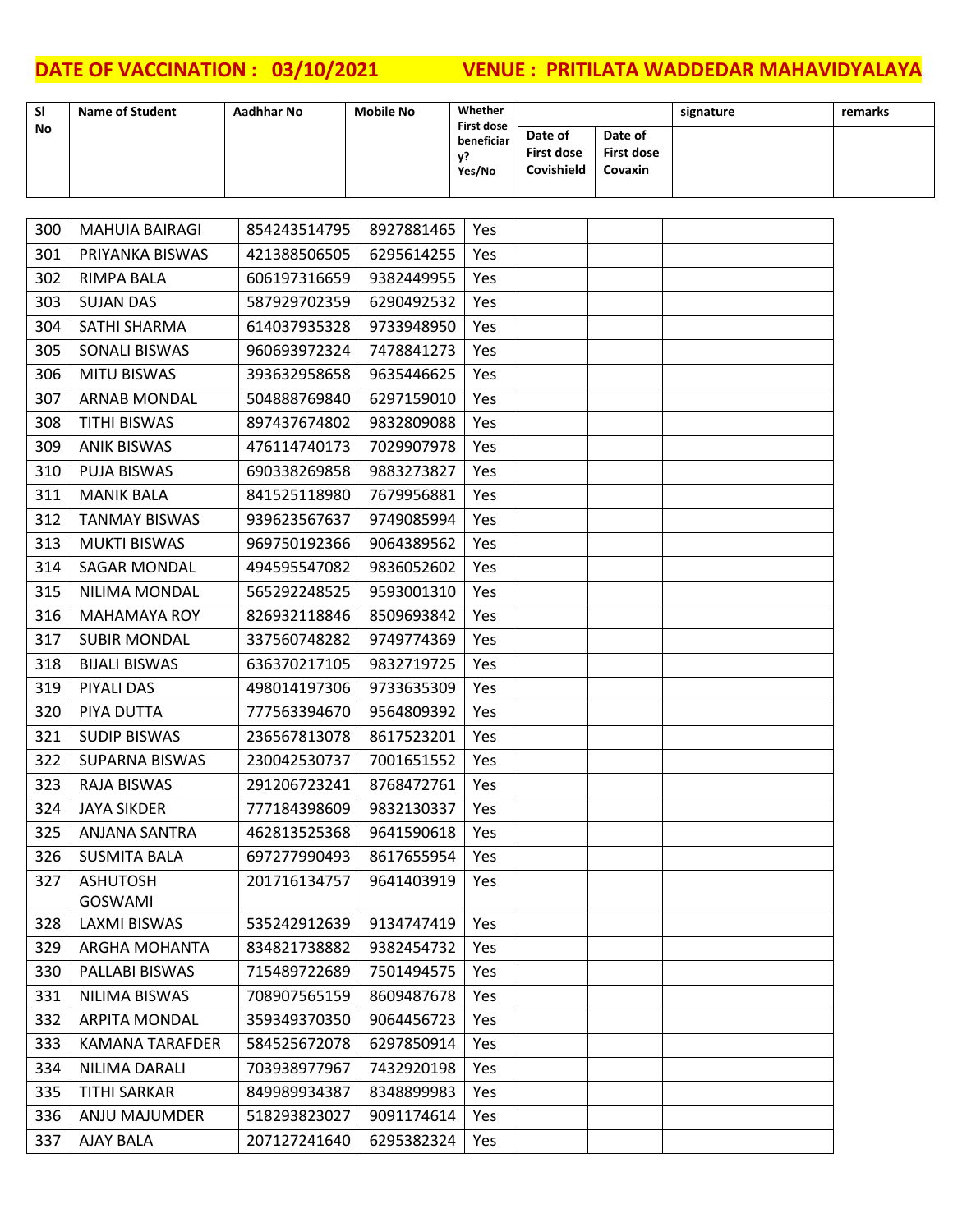| <b>SI</b> | <b>Name of Student</b> | Aadhhar No | <b>Mobile No</b> | Whether<br><b>First dose</b> |                                     |                                         | signature | remarks |
|-----------|------------------------|------------|------------------|------------------------------|-------------------------------------|-----------------------------------------|-----------|---------|
| <b>No</b> |                        |            |                  | beneficiar<br>v?<br>Yes/No   | Date of<br>First dose<br>Covishield | Date of<br><b>First dose</b><br>Covaxin |           |         |

| 338 | POPY ROY                            | 400947981221 | 8348605149 | Yes        |  |  |
|-----|-------------------------------------|--------------|------------|------------|--|--|
| 339 | <b>DEBASISH BALA</b>                | 459994803915 | 6297621056 | Yes        |  |  |
| 340 | <b>SUSUMA</b>                       | 935147421514 | 7001296455 | Yes        |  |  |
|     | <b>PRAMANICK</b>                    |              |            |            |  |  |
| 341 | SOUVIK MAJUMDAR                     | 850354284735 | 7063258465 | Yes        |  |  |
| 342 | <b>ASHA HALDER</b>                  | 345476827887 | 9564540419 | Yes        |  |  |
| 343 | <b>SURJALLI GON</b>                 | 943782406084 | 9733965040 | Yes        |  |  |
| 344 | <b>RUBI BISWAS</b>                  | 451223127362 | 9353012752 | Yes        |  |  |
| 345 | <b>BIJOYA HALDER</b>                | 842013776944 | 8926798928 | Yes        |  |  |
| 346 | <b>AJAY BISWAS</b>                  | 524607389585 | 9749047848 | Yes        |  |  |
| 347 | <b>JAYASMITA MANDAL</b>             | 907326765001 | 8583846031 | Yes        |  |  |
| 348 | PRIANKA BISWAS                      | 940772305480 | 9749146849 | Yes        |  |  |
| 349 | <b>MOUMITA SIKDER</b>               | 765042955752 | 8617318244 | Yes        |  |  |
| 350 | PROSENJIT BISWAS                    | 606532808416 | 9641702535 | <b>Yes</b> |  |  |
| 351 | PIU BAIRAGI                         | 550473674941 | 9832681159 | Yes        |  |  |
| 352 | <b>ANAMIKA BISWAS</b>               | 781699699890 | 8016777929 | Yes        |  |  |
| 353 | <b>SUDIP MONDAL</b>                 | 751669079460 | 8250228097 | Yes        |  |  |
| 354 | <b>KISHOR BISWAS</b>                | 442609981086 | 6291821156 | Yes        |  |  |
| 355 | <b>SUBANKAR BARAI</b>               | 637893098579 | 8250822292 | Yes        |  |  |
| 356 | <b>BISWAJIT KARMAKAR</b>            | 870766409170 | 7872506493 | Yes        |  |  |
| 357 | <b>MITA BISWAS</b>                  | 583013735719 | 9775240422 | Yes        |  |  |
| 358 | <b>BITHIKA RANI SIKDAR</b>          | 754736089730 | 9733158754 | Yes        |  |  |
| 359 | <b>SUMAN ROY</b>                    | 605005557375 | 7063471058 | Yes        |  |  |
| 360 | <b>BIKRAM MAJUMDAR</b>              | 580730620131 | 9144240657 | Yes        |  |  |
| 361 | <b>TANU BISWAS</b>                  | 639376377900 | 9734196687 | Yes        |  |  |
| 362 | <b>SATHI HALDER</b>                 | 812604058185 | 9775118810 | <b>Yes</b> |  |  |
| 363 | PRIYA MAJUMDER                      | 714988024279 | 7699498387 | Yes        |  |  |
| 364 | <b>MANDIRA BISWAS</b>               | 425791264337 | 9734586461 | Yes        |  |  |
| 365 | <b>BAPPA BALA</b>                   | 246371188924 | 6297773625 | Yes        |  |  |
| 366 | <b>NILOY KUMAR</b><br><b>BISWAS</b> | 864152848294 | 7029021864 | Yes        |  |  |
| 367 | SAMIMA RAHAMAN<br><b>MONDAL</b>     | 802755666294 | 9647180696 | Yes        |  |  |
| 368 | <b>MOUMITA MONDAL</b>               | 821977854523 | 9775227960 | Yes        |  |  |
| 369 | SHIBAJIT BISWAS                     | 813368411050 | 7679601044 | Yes        |  |  |
| 370 | PRIYA PRAMANIK                      | 359133146017 | 9749996573 | Yes        |  |  |
| 371 | <b>BABAI BASAK</b>                  | 302674140971 | 9134657798 | Yes        |  |  |
| 372 | <b>SRABANI BISWAS</b>               | 998106207948 | 7001258186 | Yes        |  |  |
| 373 | SHYAMALI BISWAS                     | 392442277093 | 7679283123 | Yes        |  |  |
|     |                                     |              |            |            |  |  |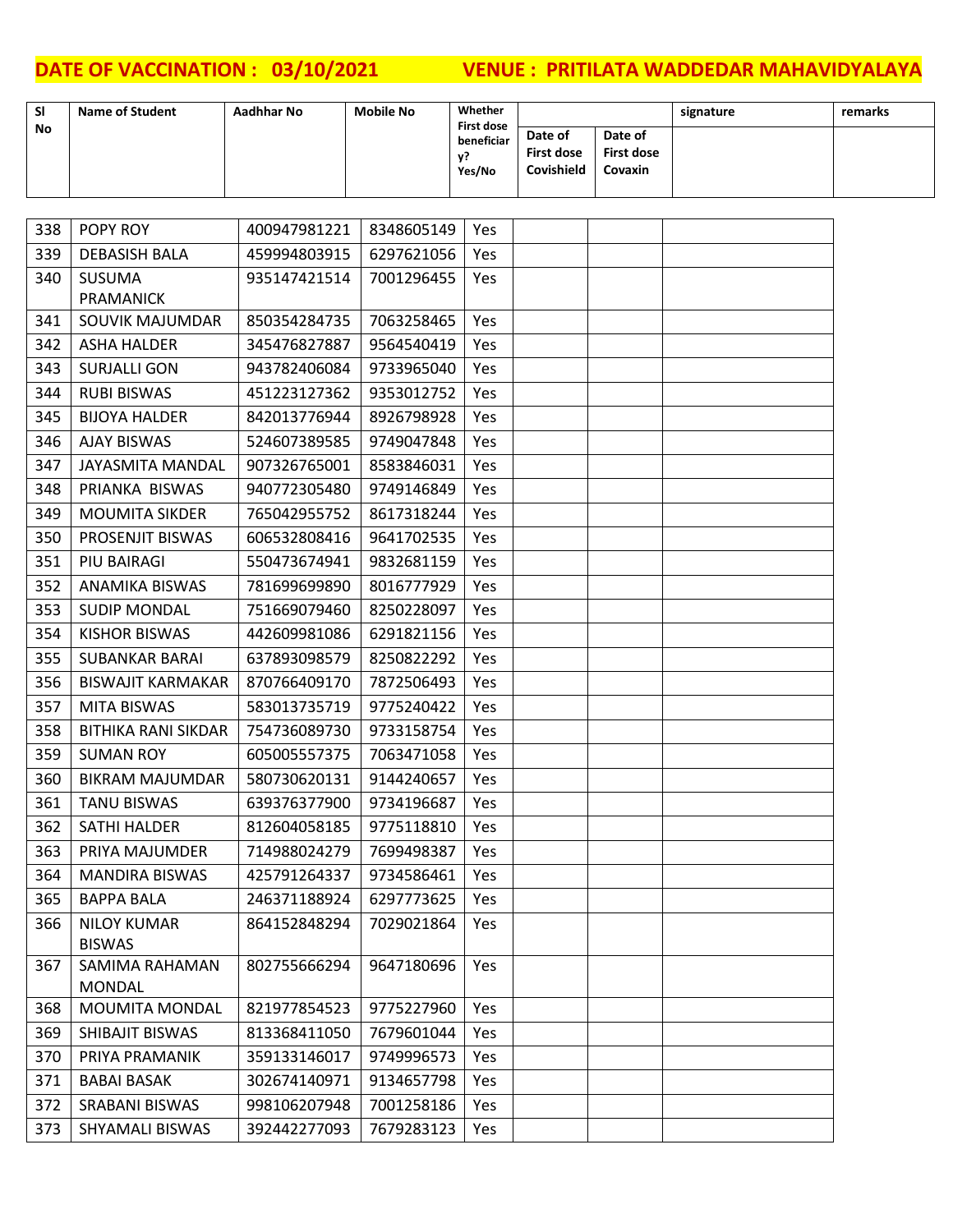| <b>SI</b> | <b>Name of Student</b> | Aadhhar No | <b>Mobile No</b> | Whether<br><b>First dose</b> |                                            |                                                | signature | remarks |
|-----------|------------------------|------------|------------------|------------------------------|--------------------------------------------|------------------------------------------------|-----------|---------|
| No        |                        |            |                  | beneficiar<br>v?<br>Yes/No   | Date of<br>First dose<br><b>Covishield</b> | Date of<br><b>First dose</b><br><b>Covaxin</b> |           |         |

| 374 | <b>DWIP BISWAS</b>              | 553069937204 | 7718309453       | Yes        |  |  |
|-----|---------------------------------|--------------|------------------|------------|--|--|
| 375 | <b>SUJATA SARKAR</b>            | 788560820087 | 9679690956       | Yes        |  |  |
| 376 | <b>RIMI MALLICK</b>             | 301751819763 | 7470063771       | Yes        |  |  |
| 377 | SADIYA HALDER                   | 867627717820 | 9093108465       | Yes        |  |  |
| 378 | <b>BIPLAB MANDAL</b>            | 335758621560 | 6297099487       | Yes        |  |  |
| 379 | <b>PUJA BISWAS</b>              | 572286167749 | 7478228408       | Yes        |  |  |
| 380 | PANKAJ SAHA                     | 950476738389 | 7679993831       | Yes        |  |  |
| 381 | <b>RUNU MONDAL</b>              | 591657417255 | 8768107888       | Yes        |  |  |
| 382 | <b>SATHI BISWAS</b>             | 659645319769 | 8391076868       | Yes        |  |  |
| 383 | <b>GOPAL TIKADER</b>            | 442539034085 | 9337208384       | Yes        |  |  |
| 384 | <b>SUJIT MANDAL</b>             | 422583372278 | 9064285260       | Yes        |  |  |
| 385 | <b>BHARATI BISWAS</b>           | 579734981485 | 8670100407       | Yes        |  |  |
| 386 | PRATIVA PRAMANICK               | 403948820721 | 9775037802       | Yes        |  |  |
| 387 | <b>KRISHNA MONDAL</b>           | 812113046446 | 7001444088       | Yes        |  |  |
| 388 | DHANANJAY                       | 761392814038 | 8918729711       | Yes        |  |  |
|     | <b>MAJUMDAR</b>                 |              |                  |            |  |  |
| 389 | <b>SUCHANDANA RANI</b>          | 464142756393 | 7908204269       | Yes        |  |  |
|     | <b>MONDAL</b>                   |              |                  |            |  |  |
| 390 | PRITAM BAIN                     | 668557998692 | 7908989085       | Yes        |  |  |
| 391 | <b>CHUMKI ROY</b>               | 913346908081 | 8509811302       | Yes        |  |  |
| 392 | <b>TAPAS MONDAL</b>             | 323124074702 | 9641019960       | Yes        |  |  |
| 393 | <b>MOUSUMI GHOSH</b>            | 583750368665 | 9735241705       | Yes        |  |  |
| 394 | <b>ARPITA BISWAS</b>            | 972009209591 | 7047610766       | <b>Yes</b> |  |  |
| 395 | <b>JHARNA BISWAS</b>            | 470559016475 | 6296068761       | Yes        |  |  |
| 396 | <b>ANNA ROY</b>                 | 881014013895 | 7699317250       | Yes        |  |  |
| 397 | <b>SUSMITA BISWAS</b>           | 206088968444 | 9832315889       | Yes        |  |  |
| 398 | <b>SIMA BISWAS</b>              | 481149212047 | 9564048994       | Yes        |  |  |
| 399 | <b>SANCHITA BISWAS</b>          | 416231677472 | 9609148584       | Yes        |  |  |
| 400 | <b>AMIYA MONDAL</b>             | 584654185877 | 8617593370       | Yes        |  |  |
| 401 | <b>ASHISH BISWAS</b>            | 798903423485 | 9609605817   Yes |            |  |  |
| 402 | SAJIB TIKADAR                   | 907042622247 | 9064678230       | Yes        |  |  |
| 403 | SANGITA ROY                     | 987948630522 | 9832612109       | Yes        |  |  |
| 404 | ANNAPURNA                       | 244783990958 | 7364910425       | Yes        |  |  |
| 405 | <b>MONDAL</b><br>DIPA KIRTANIYA | 574958978514 | 9093207882       | Yes        |  |  |
| 406 | <b>SUBHAJIT BISWAS</b>          | 841891179664 | 9382495355       | Yes        |  |  |
|     |                                 |              | 8343813554       |            |  |  |
| 407 | <b>REKHA BISWAS</b>             | 507388283117 |                  | Yes        |  |  |
| 408 | SHIPAN BISWAS                   | 946030122432 | 9382067849       | Yes        |  |  |
| 409 | <b>HIRAMAN ROY</b>              | 935400276441 | 8250662996       | Yes        |  |  |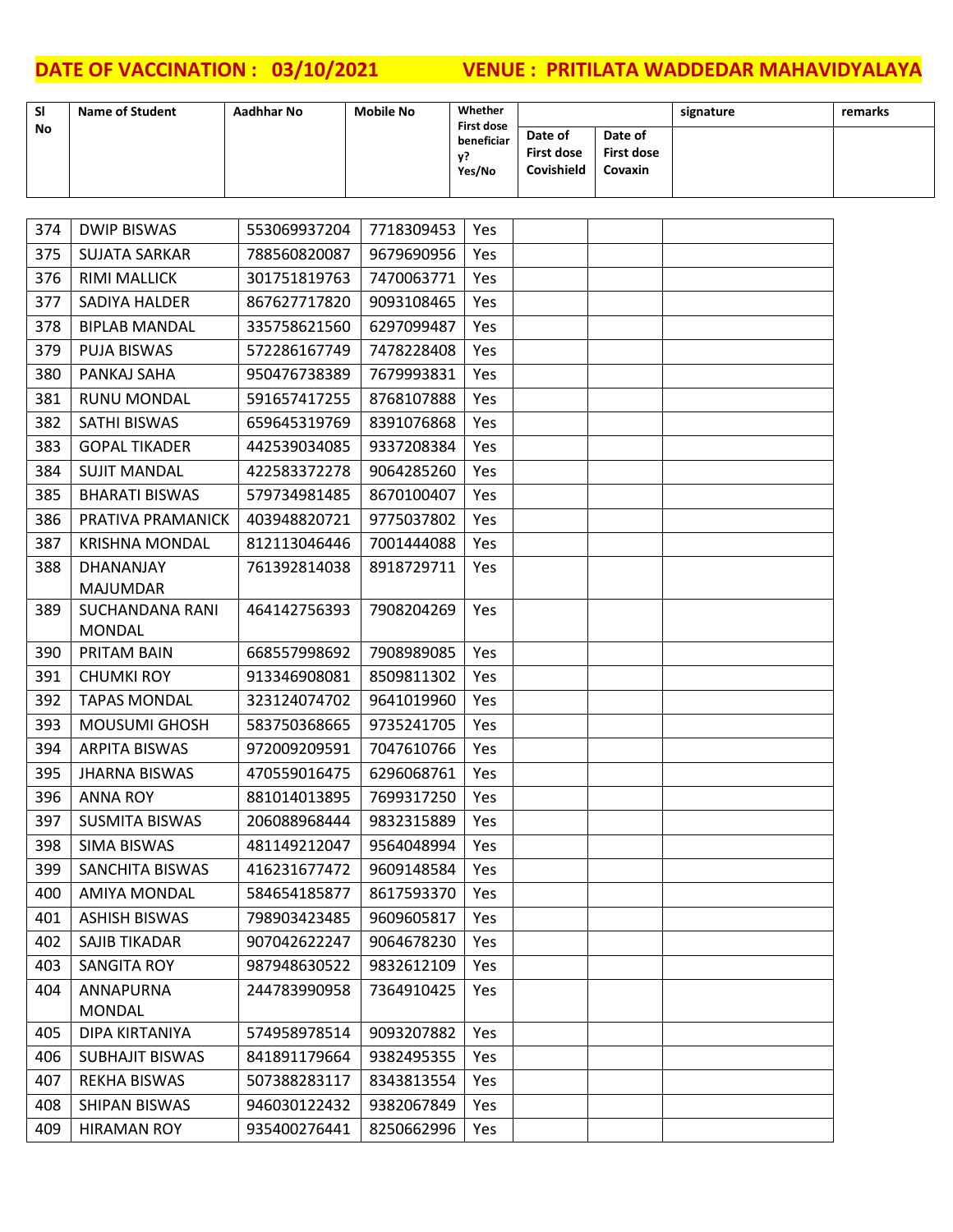| <b>SI</b> | <b>Name of Student</b> | Aadhhar No | <b>Mobile No</b> | Whether<br><b>First dose</b> |                                     |                                         | signature | remarks |
|-----------|------------------------|------------|------------------|------------------------------|-------------------------------------|-----------------------------------------|-----------|---------|
| <b>No</b> |                        |            |                  | beneficiar<br>v?<br>Yes/No   | Date of<br>First dose<br>Covishield | Date of<br>First dose<br><b>Covaxin</b> |           |         |

| 410 | <b>SUDESNA ROY</b>     | 802064638116 | 7478544264 | Yes        |  |  |
|-----|------------------------|--------------|------------|------------|--|--|
| 411 | SHIKHA BISWAS          | 976904297760 | 7699128095 | Yes        |  |  |
| 412 | <b>SUBHAJIT BISWAS</b> | 896979831418 | 6296266185 | Yes        |  |  |
| 413 | <b>GOURAV BANIK</b>    | 593293764634 | 7718631330 | Yes        |  |  |
| 414 | PIU PANDAY             | 564829478616 | 9832743382 | Yes        |  |  |
| 415 | <b>MAMATA</b>          | 497046416376 | 8972782583 | Yes        |  |  |
|     | <b>MAJUMDER</b>        |              |            |            |  |  |
| 416 | PAPIYA SIKDER          | 245309828832 | 9734394957 | Yes        |  |  |
| 417 | PAPIYA SIKDER          | 771214796408 | 8515805604 | Yes        |  |  |
| 418 | <b>SUSHMITA BISWAS</b> | 477810871931 | 8537971431 | Yes        |  |  |
| 419 | <b>MOUMITA DAS</b>     | 521586343325 | 9382033380 | Yes        |  |  |
| 420 | PRIYA NASKAR           | 303642956788 | 9382911665 | Yes        |  |  |
| 421 | RIPAN BISWAS           | 800401596793 | 8250198682 | Yes        |  |  |
| 422 | NIRUPAMA ROY           | 658309453433 | 7602128188 | Yes        |  |  |
| 423 | <b>ARPITA SHARMA</b>   | 319780479968 | 9647486975 | Yes        |  |  |
| 424 | RAJA MONDAL            | 664945672668 | 7797798149 | Yes        |  |  |
| 425 | <b>HRITTIKA SHARMA</b> | 485012407194 | 7029348355 | Yes        |  |  |
| 426 | <b>SUSMITA BARAI</b>   | 353176844741 | 9064442798 | Yes        |  |  |
| 427 | NILIMESH SARKAR        | 319171232180 | 9593822271 | <b>Yes</b> |  |  |
| 428 | <b>SUSMITA DEBNATH</b> | 943904724301 | 7074411282 | Yes        |  |  |
| 429 | <b>RITU BHADRA</b>     | 447775020552 | 9883052405 | Yes        |  |  |
| 430 | <b>BITHIKA SARKAR</b>  | 747364638820 | 9153654307 | Yes        |  |  |
| 431 | <b>DIPJAL SARKAR</b>   | 986157402456 | 9382961324 | Yes        |  |  |
| 432 | RAKHI MRIDHA           | 811632397504 | 8001740613 | Yes        |  |  |
| 433 | <b>MONKHUSI MONDAL</b> | 268616118959 | 9832215236 | Yes        |  |  |
| 434 | PIYALI MONDAL          | 597606990272 | 8016666704 | Yes        |  |  |
| 435 | <b>ANKUR BISWAS</b>    | 466110840579 | 7679568520 | Yes        |  |  |
| 436 | <b>MOHIT GOLDER</b>    | 365679928337 | 9679658718 | Yes        |  |  |
| 437 | <b>ALIFA KHATUN</b>    | 726129166977 | 7865892857 | Yes        |  |  |
| 438 | <b>RAJU BISWAS</b>     | 439889767646 | 9732453392 | Yes        |  |  |
| 439 | <b>AVIJIT MANDAL</b>   | 935765459491 | 8327371387 | Yes        |  |  |
| 440 | <b>RIPTA PRAMANICK</b> | 840389608466 | 9883154275 | Yes        |  |  |
| 441 | RAMA MONDAL            | 416626910328 | 8145902940 | Yes        |  |  |
| 442 | PRIYANKA               | 623831576624 | 8918396976 | Yes        |  |  |
|     | BHATTACHARYA           |              |            |            |  |  |
| 443 | <b>DIBAKAR MONDAL</b>  | 577038625146 | 9749488935 | Yes        |  |  |
| 444 | <b>SOUMEN KUNDU</b>    | 518437358133 | 9735240494 | Yes        |  |  |
| 445 | <b>NIPUN BISWAS</b>    | 465451860265 | 9547899594 | Yes        |  |  |
| 446 | ANIMA BISWAS           | 701077565061 | 6295919181 | Yes        |  |  |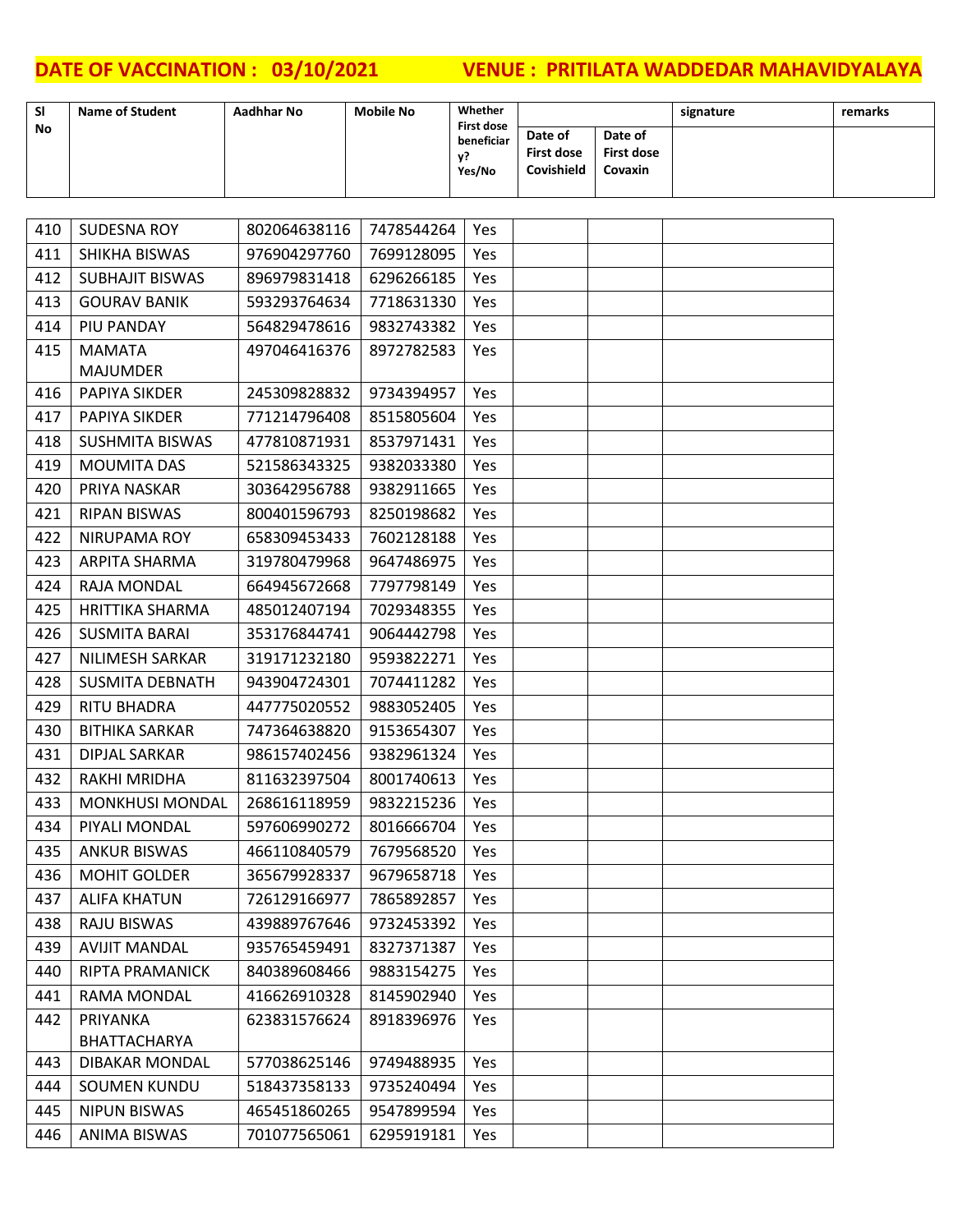| <b>SI</b> | <b>Name of Student</b> | Aadhhar No | <b>Mobile No</b> | Whether<br><b>First dose</b> |                                     |                                                | signature | remarks |
|-----------|------------------------|------------|------------------|------------------------------|-------------------------------------|------------------------------------------------|-----------|---------|
| No        |                        |            |                  | beneficiar<br>V?<br>Yes/No   | Date of<br>First dose<br>Covishield | Date of<br><b>First dose</b><br><b>Covaxin</b> |           |         |

| 448<br><b>AJAY GHOSH</b><br>339099795927<br>6297789583<br>Yes<br>449<br><b>ANKAN BISWAS</b><br>464106545608<br>8391864118<br>Yes<br><b>MRINMOY DUTTA</b><br>450<br>525629523356<br>6296890153<br>Yes<br>451<br>SANJU SARKAR<br>371845113398<br>7029510279<br>Yes<br>452<br><b>DEBASISH BAIN</b><br>346916355806<br>9775230937<br>Yes<br>453<br><b>SHANKAR BISWAS</b><br>374439189128<br>9883068112<br><b>Yes</b><br>454<br><b>ANIMA BISWAS</b><br>961117419799<br>6297579295<br>Yes<br>455<br><b>SUBHAMITA BISWAS</b><br>413166812558<br>9609193706<br>Yes<br><b>KOUSHIK BISWAS</b><br>651349240066<br>9800269290<br>456<br>Yes<br>457<br><b>SHREYA DAS</b><br>479056543535<br>7797156720<br>Yes<br>458<br>RANA CHINTAPATRA<br>8918598338<br>755985504404<br>Yes<br>459<br>SOURAV BISWAS<br>231836313569<br>9002392116<br><b>Yes</b><br>460<br><b>DIPA ROY</b><br>573285098825<br>9609575792<br>Yes<br>461<br><b>MANOJ KUMAR</b><br>345155374000<br>9735430502<br>Yes<br><b>BAGCHI</b><br>637245018765<br>462<br><b>MITA BISWAS</b><br>9083562084<br>Yes<br>463<br><b>RIYA KAR</b><br>422181350313<br>9641038315<br>Yes<br>464<br>SOURAV KIRTTANIA<br>967835088437<br>9093918160<br>Yes<br>465<br>524594534986<br>6296853088<br><b>ASHMAN MIRJA</b><br>Yes<br>466<br><b>KOUSHIK KHAN</b><br>307919434981<br>8293508045<br>Yes<br>467<br>PARTHA KARMAKAR<br>874331470253<br>8509800137<br>Yes<br>468<br><b>NITISH TALUKDER</b><br>838596711412<br>8372988967<br>Yes<br>469<br><b>AKASH BISWAS</b><br>675039266639<br>6296645802<br>Yes<br>BARNISHIKHA<br>470<br>838692870083<br>9734550908<br>Yes<br><b>HALDER</b><br>479144474507<br>8145750979<br>471<br><b>AJIT SARKAR</b><br>Yes<br>472<br>SOUMEN SARKAR<br>6296587438<br>850314781969<br>Yes<br>473<br>SOYEL ANOWAR<br>634007916627<br>7384841214<br>Yes<br>SARDER<br>9382608851<br>474<br><b>TANMAY BISWAS</b><br>853338939168<br>Yes<br>8158812221<br>475<br><b>MANGAL DIP ROY</b><br>849989847042<br>Yes<br>476<br>TUHIN BISWAS<br>411321984083<br>6297606367<br>Yes<br>477<br><b>BIPRAJIT MONDAL</b><br>499624540466<br>6297017141<br>Yes<br><b>SUBHANKAR SARKAR</b><br>899088857329<br>6296285268<br>478<br>Yes<br><b>ASHIS DEWAN</b><br>718290569564<br>9832307359<br>479<br>Yes<br>480<br><b>MAMPI MAJUMDR</b><br>913800406849<br>9382853769<br>Yes<br>481<br>PANKAJ RAM<br>9382452330<br>478436962575<br>Yes<br>482<br><b>SUBRATA SARKAR</b><br>832219034168<br>7074877468<br>Yes | 447 | <b>BHASKAR BISWAS</b> | 259664335835 | 8101253795 | Yes |  |  |
|-----------------------------------------------------------------------------------------------------------------------------------------------------------------------------------------------------------------------------------------------------------------------------------------------------------------------------------------------------------------------------------------------------------------------------------------------------------------------------------------------------------------------------------------------------------------------------------------------------------------------------------------------------------------------------------------------------------------------------------------------------------------------------------------------------------------------------------------------------------------------------------------------------------------------------------------------------------------------------------------------------------------------------------------------------------------------------------------------------------------------------------------------------------------------------------------------------------------------------------------------------------------------------------------------------------------------------------------------------------------------------------------------------------------------------------------------------------------------------------------------------------------------------------------------------------------------------------------------------------------------------------------------------------------------------------------------------------------------------------------------------------------------------------------------------------------------------------------------------------------------------------------------------------------------------------------------------------------------------------------------------------------------------------------------------------------------------------------------------------------------------------------------------------------------------------------------------------------------------------------------------------------------------------------------------------------------------------------------------------------------------------------------------------------------------------------------|-----|-----------------------|--------------|------------|-----|--|--|
|                                                                                                                                                                                                                                                                                                                                                                                                                                                                                                                                                                                                                                                                                                                                                                                                                                                                                                                                                                                                                                                                                                                                                                                                                                                                                                                                                                                                                                                                                                                                                                                                                                                                                                                                                                                                                                                                                                                                                                                                                                                                                                                                                                                                                                                                                                                                                                                                                                               |     |                       |              |            |     |  |  |
|                                                                                                                                                                                                                                                                                                                                                                                                                                                                                                                                                                                                                                                                                                                                                                                                                                                                                                                                                                                                                                                                                                                                                                                                                                                                                                                                                                                                                                                                                                                                                                                                                                                                                                                                                                                                                                                                                                                                                                                                                                                                                                                                                                                                                                                                                                                                                                                                                                               |     |                       |              |            |     |  |  |
|                                                                                                                                                                                                                                                                                                                                                                                                                                                                                                                                                                                                                                                                                                                                                                                                                                                                                                                                                                                                                                                                                                                                                                                                                                                                                                                                                                                                                                                                                                                                                                                                                                                                                                                                                                                                                                                                                                                                                                                                                                                                                                                                                                                                                                                                                                                                                                                                                                               |     |                       |              |            |     |  |  |
|                                                                                                                                                                                                                                                                                                                                                                                                                                                                                                                                                                                                                                                                                                                                                                                                                                                                                                                                                                                                                                                                                                                                                                                                                                                                                                                                                                                                                                                                                                                                                                                                                                                                                                                                                                                                                                                                                                                                                                                                                                                                                                                                                                                                                                                                                                                                                                                                                                               |     |                       |              |            |     |  |  |
|                                                                                                                                                                                                                                                                                                                                                                                                                                                                                                                                                                                                                                                                                                                                                                                                                                                                                                                                                                                                                                                                                                                                                                                                                                                                                                                                                                                                                                                                                                                                                                                                                                                                                                                                                                                                                                                                                                                                                                                                                                                                                                                                                                                                                                                                                                                                                                                                                                               |     |                       |              |            |     |  |  |
|                                                                                                                                                                                                                                                                                                                                                                                                                                                                                                                                                                                                                                                                                                                                                                                                                                                                                                                                                                                                                                                                                                                                                                                                                                                                                                                                                                                                                                                                                                                                                                                                                                                                                                                                                                                                                                                                                                                                                                                                                                                                                                                                                                                                                                                                                                                                                                                                                                               |     |                       |              |            |     |  |  |
|                                                                                                                                                                                                                                                                                                                                                                                                                                                                                                                                                                                                                                                                                                                                                                                                                                                                                                                                                                                                                                                                                                                                                                                                                                                                                                                                                                                                                                                                                                                                                                                                                                                                                                                                                                                                                                                                                                                                                                                                                                                                                                                                                                                                                                                                                                                                                                                                                                               |     |                       |              |            |     |  |  |
|                                                                                                                                                                                                                                                                                                                                                                                                                                                                                                                                                                                                                                                                                                                                                                                                                                                                                                                                                                                                                                                                                                                                                                                                                                                                                                                                                                                                                                                                                                                                                                                                                                                                                                                                                                                                                                                                                                                                                                                                                                                                                                                                                                                                                                                                                                                                                                                                                                               |     |                       |              |            |     |  |  |
|                                                                                                                                                                                                                                                                                                                                                                                                                                                                                                                                                                                                                                                                                                                                                                                                                                                                                                                                                                                                                                                                                                                                                                                                                                                                                                                                                                                                                                                                                                                                                                                                                                                                                                                                                                                                                                                                                                                                                                                                                                                                                                                                                                                                                                                                                                                                                                                                                                               |     |                       |              |            |     |  |  |
|                                                                                                                                                                                                                                                                                                                                                                                                                                                                                                                                                                                                                                                                                                                                                                                                                                                                                                                                                                                                                                                                                                                                                                                                                                                                                                                                                                                                                                                                                                                                                                                                                                                                                                                                                                                                                                                                                                                                                                                                                                                                                                                                                                                                                                                                                                                                                                                                                                               |     |                       |              |            |     |  |  |
|                                                                                                                                                                                                                                                                                                                                                                                                                                                                                                                                                                                                                                                                                                                                                                                                                                                                                                                                                                                                                                                                                                                                                                                                                                                                                                                                                                                                                                                                                                                                                                                                                                                                                                                                                                                                                                                                                                                                                                                                                                                                                                                                                                                                                                                                                                                                                                                                                                               |     |                       |              |            |     |  |  |
|                                                                                                                                                                                                                                                                                                                                                                                                                                                                                                                                                                                                                                                                                                                                                                                                                                                                                                                                                                                                                                                                                                                                                                                                                                                                                                                                                                                                                                                                                                                                                                                                                                                                                                                                                                                                                                                                                                                                                                                                                                                                                                                                                                                                                                                                                                                                                                                                                                               |     |                       |              |            |     |  |  |
|                                                                                                                                                                                                                                                                                                                                                                                                                                                                                                                                                                                                                                                                                                                                                                                                                                                                                                                                                                                                                                                                                                                                                                                                                                                                                                                                                                                                                                                                                                                                                                                                                                                                                                                                                                                                                                                                                                                                                                                                                                                                                                                                                                                                                                                                                                                                                                                                                                               |     |                       |              |            |     |  |  |
|                                                                                                                                                                                                                                                                                                                                                                                                                                                                                                                                                                                                                                                                                                                                                                                                                                                                                                                                                                                                                                                                                                                                                                                                                                                                                                                                                                                                                                                                                                                                                                                                                                                                                                                                                                                                                                                                                                                                                                                                                                                                                                                                                                                                                                                                                                                                                                                                                                               |     |                       |              |            |     |  |  |
|                                                                                                                                                                                                                                                                                                                                                                                                                                                                                                                                                                                                                                                                                                                                                                                                                                                                                                                                                                                                                                                                                                                                                                                                                                                                                                                                                                                                                                                                                                                                                                                                                                                                                                                                                                                                                                                                                                                                                                                                                                                                                                                                                                                                                                                                                                                                                                                                                                               |     |                       |              |            |     |  |  |
|                                                                                                                                                                                                                                                                                                                                                                                                                                                                                                                                                                                                                                                                                                                                                                                                                                                                                                                                                                                                                                                                                                                                                                                                                                                                                                                                                                                                                                                                                                                                                                                                                                                                                                                                                                                                                                                                                                                                                                                                                                                                                                                                                                                                                                                                                                                                                                                                                                               |     |                       |              |            |     |  |  |
|                                                                                                                                                                                                                                                                                                                                                                                                                                                                                                                                                                                                                                                                                                                                                                                                                                                                                                                                                                                                                                                                                                                                                                                                                                                                                                                                                                                                                                                                                                                                                                                                                                                                                                                                                                                                                                                                                                                                                                                                                                                                                                                                                                                                                                                                                                                                                                                                                                               |     |                       |              |            |     |  |  |
|                                                                                                                                                                                                                                                                                                                                                                                                                                                                                                                                                                                                                                                                                                                                                                                                                                                                                                                                                                                                                                                                                                                                                                                                                                                                                                                                                                                                                                                                                                                                                                                                                                                                                                                                                                                                                                                                                                                                                                                                                                                                                                                                                                                                                                                                                                                                                                                                                                               |     |                       |              |            |     |  |  |
|                                                                                                                                                                                                                                                                                                                                                                                                                                                                                                                                                                                                                                                                                                                                                                                                                                                                                                                                                                                                                                                                                                                                                                                                                                                                                                                                                                                                                                                                                                                                                                                                                                                                                                                                                                                                                                                                                                                                                                                                                                                                                                                                                                                                                                                                                                                                                                                                                                               |     |                       |              |            |     |  |  |
|                                                                                                                                                                                                                                                                                                                                                                                                                                                                                                                                                                                                                                                                                                                                                                                                                                                                                                                                                                                                                                                                                                                                                                                                                                                                                                                                                                                                                                                                                                                                                                                                                                                                                                                                                                                                                                                                                                                                                                                                                                                                                                                                                                                                                                                                                                                                                                                                                                               |     |                       |              |            |     |  |  |
|                                                                                                                                                                                                                                                                                                                                                                                                                                                                                                                                                                                                                                                                                                                                                                                                                                                                                                                                                                                                                                                                                                                                                                                                                                                                                                                                                                                                                                                                                                                                                                                                                                                                                                                                                                                                                                                                                                                                                                                                                                                                                                                                                                                                                                                                                                                                                                                                                                               |     |                       |              |            |     |  |  |
|                                                                                                                                                                                                                                                                                                                                                                                                                                                                                                                                                                                                                                                                                                                                                                                                                                                                                                                                                                                                                                                                                                                                                                                                                                                                                                                                                                                                                                                                                                                                                                                                                                                                                                                                                                                                                                                                                                                                                                                                                                                                                                                                                                                                                                                                                                                                                                                                                                               |     |                       |              |            |     |  |  |
|                                                                                                                                                                                                                                                                                                                                                                                                                                                                                                                                                                                                                                                                                                                                                                                                                                                                                                                                                                                                                                                                                                                                                                                                                                                                                                                                                                                                                                                                                                                                                                                                                                                                                                                                                                                                                                                                                                                                                                                                                                                                                                                                                                                                                                                                                                                                                                                                                                               |     |                       |              |            |     |  |  |
|                                                                                                                                                                                                                                                                                                                                                                                                                                                                                                                                                                                                                                                                                                                                                                                                                                                                                                                                                                                                                                                                                                                                                                                                                                                                                                                                                                                                                                                                                                                                                                                                                                                                                                                                                                                                                                                                                                                                                                                                                                                                                                                                                                                                                                                                                                                                                                                                                                               |     |                       |              |            |     |  |  |
|                                                                                                                                                                                                                                                                                                                                                                                                                                                                                                                                                                                                                                                                                                                                                                                                                                                                                                                                                                                                                                                                                                                                                                                                                                                                                                                                                                                                                                                                                                                                                                                                                                                                                                                                                                                                                                                                                                                                                                                                                                                                                                                                                                                                                                                                                                                                                                                                                                               |     |                       |              |            |     |  |  |
|                                                                                                                                                                                                                                                                                                                                                                                                                                                                                                                                                                                                                                                                                                                                                                                                                                                                                                                                                                                                                                                                                                                                                                                                                                                                                                                                                                                                                                                                                                                                                                                                                                                                                                                                                                                                                                                                                                                                                                                                                                                                                                                                                                                                                                                                                                                                                                                                                                               |     |                       |              |            |     |  |  |
|                                                                                                                                                                                                                                                                                                                                                                                                                                                                                                                                                                                                                                                                                                                                                                                                                                                                                                                                                                                                                                                                                                                                                                                                                                                                                                                                                                                                                                                                                                                                                                                                                                                                                                                                                                                                                                                                                                                                                                                                                                                                                                                                                                                                                                                                                                                                                                                                                                               |     |                       |              |            |     |  |  |
|                                                                                                                                                                                                                                                                                                                                                                                                                                                                                                                                                                                                                                                                                                                                                                                                                                                                                                                                                                                                                                                                                                                                                                                                                                                                                                                                                                                                                                                                                                                                                                                                                                                                                                                                                                                                                                                                                                                                                                                                                                                                                                                                                                                                                                                                                                                                                                                                                                               |     |                       |              |            |     |  |  |
|                                                                                                                                                                                                                                                                                                                                                                                                                                                                                                                                                                                                                                                                                                                                                                                                                                                                                                                                                                                                                                                                                                                                                                                                                                                                                                                                                                                                                                                                                                                                                                                                                                                                                                                                                                                                                                                                                                                                                                                                                                                                                                                                                                                                                                                                                                                                                                                                                                               |     |                       |              |            |     |  |  |
|                                                                                                                                                                                                                                                                                                                                                                                                                                                                                                                                                                                                                                                                                                                                                                                                                                                                                                                                                                                                                                                                                                                                                                                                                                                                                                                                                                                                                                                                                                                                                                                                                                                                                                                                                                                                                                                                                                                                                                                                                                                                                                                                                                                                                                                                                                                                                                                                                                               |     |                       |              |            |     |  |  |
|                                                                                                                                                                                                                                                                                                                                                                                                                                                                                                                                                                                                                                                                                                                                                                                                                                                                                                                                                                                                                                                                                                                                                                                                                                                                                                                                                                                                                                                                                                                                                                                                                                                                                                                                                                                                                                                                                                                                                                                                                                                                                                                                                                                                                                                                                                                                                                                                                                               |     |                       |              |            |     |  |  |
|                                                                                                                                                                                                                                                                                                                                                                                                                                                                                                                                                                                                                                                                                                                                                                                                                                                                                                                                                                                                                                                                                                                                                                                                                                                                                                                                                                                                                                                                                                                                                                                                                                                                                                                                                                                                                                                                                                                                                                                                                                                                                                                                                                                                                                                                                                                                                                                                                                               |     |                       |              |            |     |  |  |
|                                                                                                                                                                                                                                                                                                                                                                                                                                                                                                                                                                                                                                                                                                                                                                                                                                                                                                                                                                                                                                                                                                                                                                                                                                                                                                                                                                                                                                                                                                                                                                                                                                                                                                                                                                                                                                                                                                                                                                                                                                                                                                                                                                                                                                                                                                                                                                                                                                               |     |                       |              |            |     |  |  |
|                                                                                                                                                                                                                                                                                                                                                                                                                                                                                                                                                                                                                                                                                                                                                                                                                                                                                                                                                                                                                                                                                                                                                                                                                                                                                                                                                                                                                                                                                                                                                                                                                                                                                                                                                                                                                                                                                                                                                                                                                                                                                                                                                                                                                                                                                                                                                                                                                                               |     |                       |              |            |     |  |  |
|                                                                                                                                                                                                                                                                                                                                                                                                                                                                                                                                                                                                                                                                                                                                                                                                                                                                                                                                                                                                                                                                                                                                                                                                                                                                                                                                                                                                                                                                                                                                                                                                                                                                                                                                                                                                                                                                                                                                                                                                                                                                                                                                                                                                                                                                                                                                                                                                                                               |     |                       |              |            |     |  |  |
|                                                                                                                                                                                                                                                                                                                                                                                                                                                                                                                                                                                                                                                                                                                                                                                                                                                                                                                                                                                                                                                                                                                                                                                                                                                                                                                                                                                                                                                                                                                                                                                                                                                                                                                                                                                                                                                                                                                                                                                                                                                                                                                                                                                                                                                                                                                                                                                                                                               |     |                       |              |            |     |  |  |
|                                                                                                                                                                                                                                                                                                                                                                                                                                                                                                                                                                                                                                                                                                                                                                                                                                                                                                                                                                                                                                                                                                                                                                                                                                                                                                                                                                                                                                                                                                                                                                                                                                                                                                                                                                                                                                                                                                                                                                                                                                                                                                                                                                                                                                                                                                                                                                                                                                               |     |                       |              |            |     |  |  |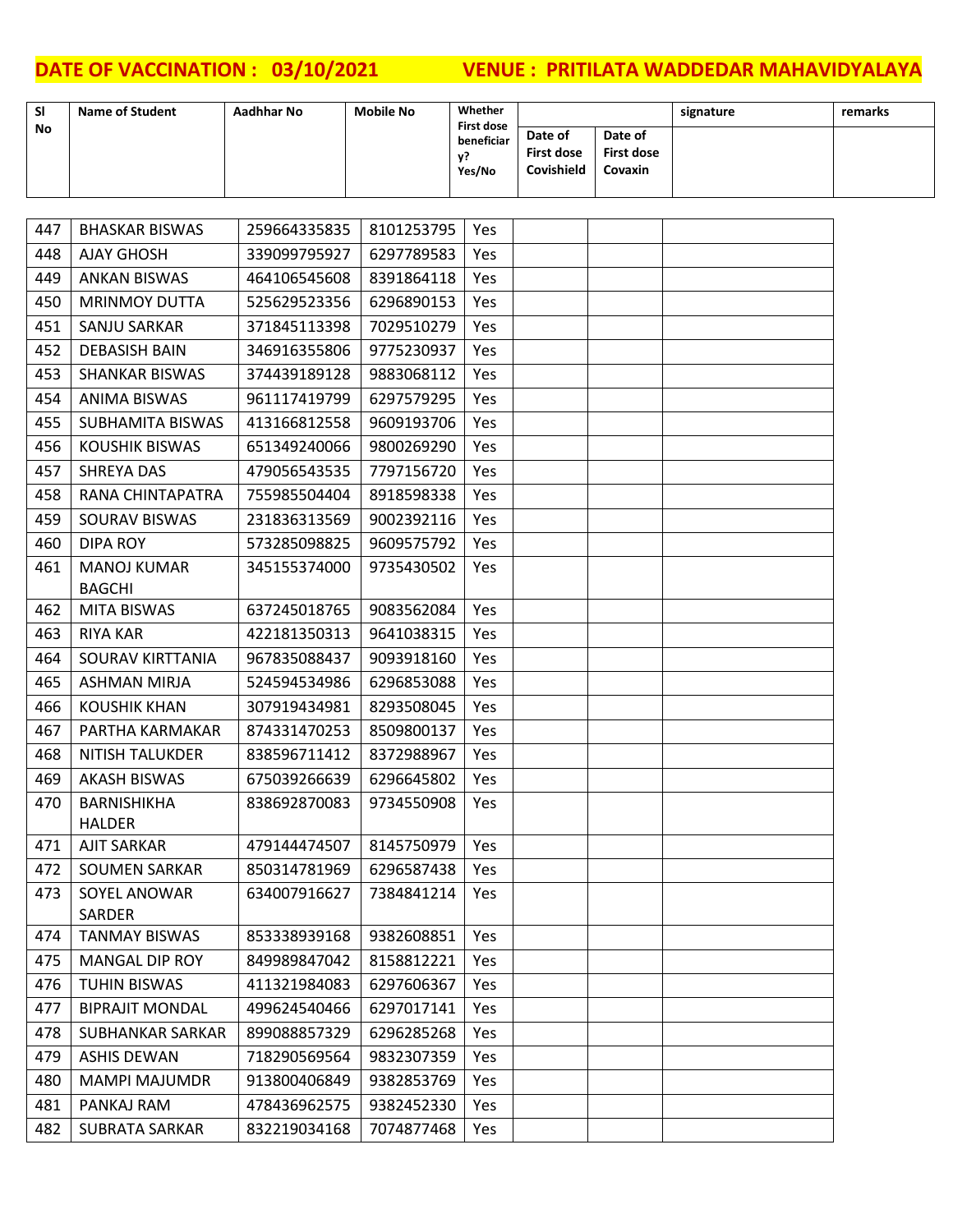| <b>SI</b> | <b>Name of Student</b> | Aadhhar No | <b>Mobile No</b> | Whether<br><b>First dose</b> |                                     |                                         | signature | remarks |
|-----------|------------------------|------------|------------------|------------------------------|-------------------------------------|-----------------------------------------|-----------|---------|
| <b>No</b> |                        |            |                  | beneficiar<br>v?<br>Yes/No   | Date of<br>First dose<br>Covishield | Date of<br><b>First dose</b><br>Covaxin |           |         |

| 483 | SUVANDU BISWAS             | 768407838547                | 9734505231 | Yes |  |  |
|-----|----------------------------|-----------------------------|------------|-----|--|--|
| 484 | <b>RIYA GHOSH</b>          | 690911891210                | 6294457514 | Yes |  |  |
| 485 | PALASH BALA                | 443987497935                | 6294457163 | Yes |  |  |
| 486 | PRANTA PAUL                | 645870674315                | 7679279998 | Yes |  |  |
| 487 | <b>EVA CHOUDHURY</b>       | 243885876639                | 9064372286 | Yes |  |  |
| 488 | <b>KAJAL SARKAR</b>        | 478719869296                | 8927114352 | Yes |  |  |
| 489 | <b>ANITA KARMAKAR</b>      | 782501951237                | 7407095625 | Yes |  |  |
| 490 | <b>GOURAB SARKAR</b>       | 261471684763                | 6295847106 | Yes |  |  |
| 491 | <b>SUMAN BISWAS</b>        | 353137320923                | 7029394453 | Yes |  |  |
| 492 | <b>SWARUP SIKDER</b>       | 306585507540                | 7478483512 | Yes |  |  |
| 493 | <b>SANJAY BAIN</b>         | 908329626733                | 8768954981 | Yes |  |  |
| 494 | SANGITA<br><b>KARMAKAR</b> | 815165813488                | 7407095625 | Yes |  |  |
| 495 | <b>SUDEEP BISWAS</b>       | 876354775092                | 7585079664 | Yes |  |  |
| 496 | <b>BIPUL BAIN</b>          | 913090190063                | 7865994803 | Yes |  |  |
| 497 | <b>TANIYA MONDAL</b>       | 536791602827                | 6295110040 | Yes |  |  |
| 498 | <b>AVIJIT BISWAS</b>       | 537029834797                | 7908708885 | Yes |  |  |
| 499 | <b>HABIBA TARAFDER</b>     | 591214000757                | 9734016346 | Yes |  |  |
| 500 | <b>MANOJ SARKAR</b>        | 589178228703                | 9775146116 | Yes |  |  |
| 501 | PABITRA BASU               | 868313379558                | 7001013764 | Yes |  |  |
| 502 | SUPRIYA BISWAS             | 335761617745                | 8436258903 | Yes |  |  |
| 503 | <b>HRITTICK SIKDER</b>     | 928876211546                | 9933420047 | Yes |  |  |
| 504 | <b>SUJOY DURLAV</b>        | 538682207426                | 8670762172 | Yes |  |  |
| 505 | APARNA MONDAL              | 927351434980                | 8436264694 | Yes |  |  |
| 506 | <b>BARNALI</b>             | 734120707678                | 8327359547 | Yes |  |  |
|     | <b>CHAKRABORTY</b>         |                             |            |     |  |  |
| 507 | PAYEL PAUL                 | 225145773881                | 9609307172 | Yes |  |  |
| 508 | <b>ARPITA SAHA</b>         | 389171775479                | 6297567742 | Yes |  |  |
| 509 | <b>BIVASH ADHIKARY</b>     | 427800644291                | 9749652762 | Yes |  |  |
|     | 510   LABANI HAJRA         | 689757623674 7719288182 Yes |            |     |  |  |
| 511 | <b>SIMA MONDAL</b>         | 217524618500                | 9641255364 | Yes |  |  |
| 512 | <b>CHANDRA MRIDHA</b>      | 431138740475                | 8514027692 | Yes |  |  |
| 513 | <b>MOUMITA HIRA</b>        | 608035460077                | 9832686515 | Yes |  |  |
| 514 | <b>AKASH BISWAS</b>        | 710588896621                | 7866026753 | Yes |  |  |
| 515 | <b>DIP BISWAS</b>          | 914624627356                | 9382050461 | Yes |  |  |
| 516 | <b>ASHISH BISWAS</b>       | 370943237402                | 9933392739 | Yes |  |  |
| 517 | ARINDAM BISWAS             | 519777481979                | 6297643729 | Yes |  |  |
| 518 | <b>LIMA ROY</b>            | 930072212980                | 6297755387 | Yes |  |  |
| 519 | <b>AVIJIT BISWAS</b>       | 439917836436                | 9749087812 | Yes |  |  |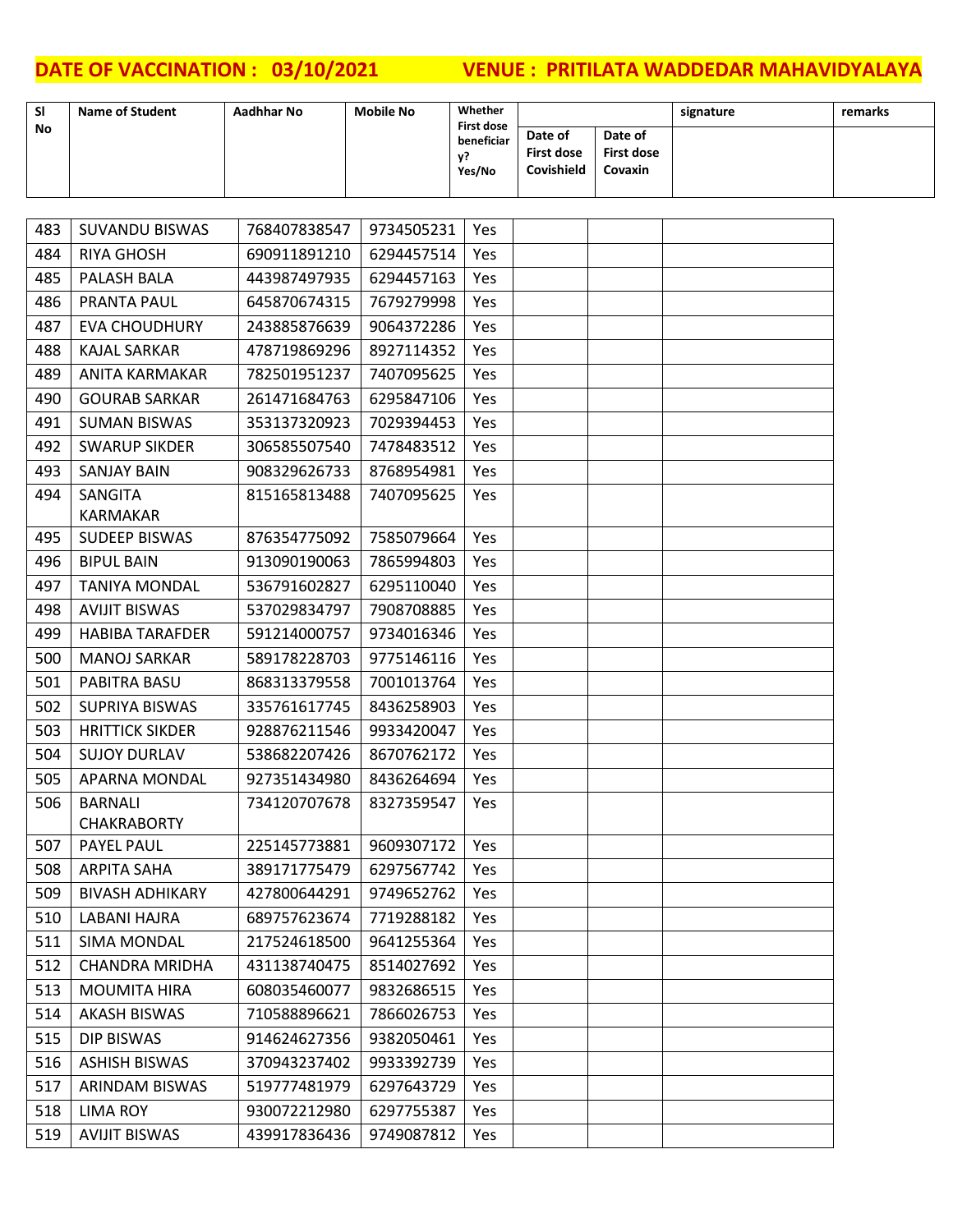| <b>SI</b> | <b>Name of Student</b> | Aadhhar No | <b>Mobile No</b> | Whether<br><b>First dose</b> |                                     |                                                | signature | remarks |
|-----------|------------------------|------------|------------------|------------------------------|-------------------------------------|------------------------------------------------|-----------|---------|
| No        |                        |            |                  | beneficiar<br>V?<br>Yes/No   | Date of<br>First dose<br>Covishield | Date of<br><b>First dose</b><br><b>Covaxin</b> |           |         |

| 520 | <b>GANGA BISWAS</b>         | 338088152868 | 7029531601 | Yes |  |  |
|-----|-----------------------------|--------------|------------|-----|--|--|
| 521 | <b>GOUTAM BISWAS</b>        | 302703155267 | 8327407096 | Yes |  |  |
| 522 | <b>BINOY BISWAS</b>         | 869605572426 | 9144605741 | Yes |  |  |
| 523 | <b>CHAINA KHATUN</b>        | 841143536358 | 8348791852 | Yes |  |  |
| 524 | <b>SUMAN SARKAR</b>         | 885214934894 | 7029935395 | Yes |  |  |
| 525 | <b>RAJAT BISWAS</b>         | 304741386896 | 6297784094 | Yes |  |  |
| 526 | <b>MANDIRA SARKAR</b>       | 605421179775 | 7797985726 | Yes |  |  |
| 527 | RIKTA MONDAL                | 846323454631 | 7550900226 | Yes |  |  |
| 528 | <b>RUPALI MONDAL</b>        | 988130458465 | 9732505032 | Yes |  |  |
| 529 | <b>JAMUNA BISWAS</b>        | 655024039818 | 7679161715 | Yes |  |  |
| 530 | <b>MANOTOSH BISWAS</b>      | 625926485809 | 9064077644 | Yes |  |  |
| 531 | <b>RAJDWIP SARKAR</b>       | 670873248873 | 9732255012 | Yes |  |  |
| 532 | SAMIRAN GHOSH               | 500457959970 | 9733212411 | Yes |  |  |
| 533 | SATHI BISWAS                | 769208978168 | 8509087722 | Yes |  |  |
| 534 | <b>REBA PAUL</b>            | 940594854276 | 9800995532 | Yes |  |  |
| 535 | <b>TANUSHREE</b>            | 363673279491 | 8001818950 | Yes |  |  |
|     | <b>DEBNATH</b>              |              |            |     |  |  |
| 536 | SHUBHENDU BISWAS            | 664457824513 | 6295699675 | Yes |  |  |
| 537 | PARAMITA GOLDER             | 201755056282 | 7479243775 | Yes |  |  |
| 538 | <b>GOPAL KARMAKAR</b>       | 380745453831 | 9735292246 | Yes |  |  |
| 539 | <b>RAJ BISWAS</b>           | 783809524869 | 6294490702 | Yes |  |  |
| 540 | <b>TRISHA PRAMANICK</b>     | 775734592495 | 7797817625 | Yes |  |  |
| 541 | <b>SUVO PAUL</b>            | 362813159438 | 7586030915 | Yes |  |  |
| 542 | PRASANTA BISWAS             | 336243387517 | 8101203236 | Yes |  |  |
| 543 | <b>DEEPA MONDAL</b>         | 211727654905 | 8372023813 | Yes |  |  |
| 544 | <b>RIYA MAJHI</b>           | 844089436957 | 8250837473 | Yes |  |  |
| 545 | SAGAR MONDAL                | 705979901348 | 8509370347 | Yes |  |  |
| 546 | <b>ABIR BOSE</b>            | 646209308017 | 9064262897 | Yes |  |  |
| 547 | <b>BAISHAKHI BALA</b>       | 347256026434 | 9083402534 | Yes |  |  |
| 548 | <b>AVIJIT ADHIKARI</b>      | 906337039547 | 6297299076 | Yes |  |  |
| 549 | <b>SURAJIT ROY</b>          | 249807884167 | 8670749854 | Yes |  |  |
| 550 | <b>DIPA BISWAS</b>          | 893470028342 | 6294242296 | Yes |  |  |
| 551 | PAPIYA GHOSH                | 349589773971 | 7029442332 | Yes |  |  |
| 552 | <b>DIPAK BISWAS</b>         | 808477385288 | 8509490057 | Yes |  |  |
| 553 | <b>URMI BISWAS</b>          | 297923766056 | 9144995268 | Yes |  |  |
| 554 | <b>MRINMOY HALDER</b>       | 554078574945 | 7557307187 | Yes |  |  |
| 555 | <b>MOUMITA SARKAR</b>       | 411721157307 | 9679244326 | Yes |  |  |
| 556 | SANCHAYITA<br><b>MONDAL</b> | 201624044534 | 7718511833 | Yes |  |  |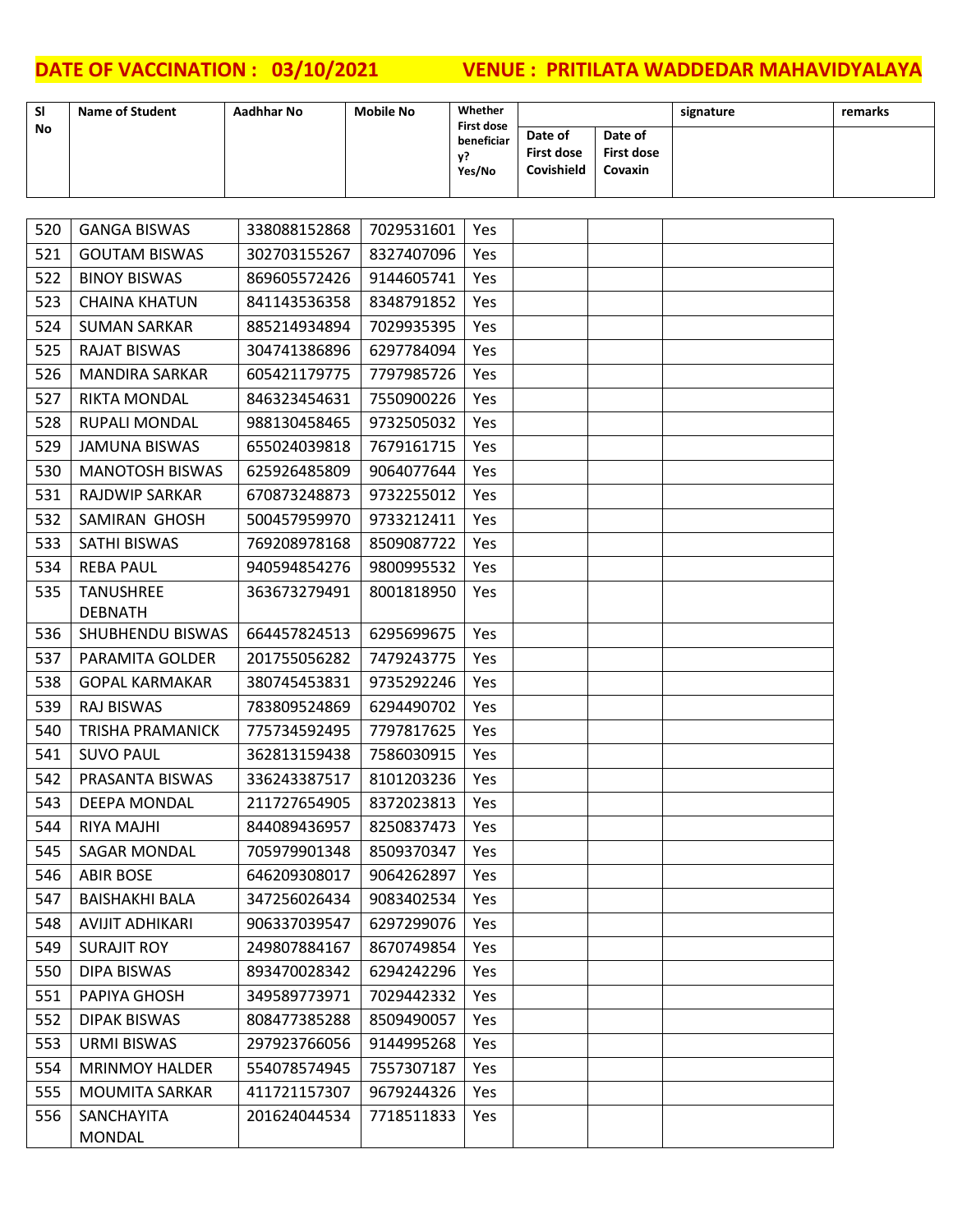| <b>SI</b> | <b>Name of Student</b> | Aadhhar No | <b>Mobile No</b> | Whether<br><b>First dose</b> |                                     |                                         | signature | remarks |
|-----------|------------------------|------------|------------------|------------------------------|-------------------------------------|-----------------------------------------|-----------|---------|
| <b>No</b> |                        |            |                  | beneficiar<br>v?<br>Yes/No   | Date of<br>First dose<br>Covishield | Date of<br><b>First dose</b><br>Covaxin |           |         |

| 557 | <b>DEBJYOTI MOHANTA</b>   | 392638939041 | 6295346095 | Yes        |  |  |
|-----|---------------------------|--------------|------------|------------|--|--|
| 558 | RAKESH MANDAL             | 964714510620 | 6297938789 | Yes        |  |  |
| 559 | RITA BISWAS               | 979221866402 | 6296597743 | Yes        |  |  |
| 560 | <b>RUMKI BISWAS</b>       | 320133322080 | 8509614599 | Yes        |  |  |
| 561 | <b>SUVOJIT MANDAL</b>     | 501439792588 | 7074402904 | Yes        |  |  |
| 562 | SHIBANI BAIN              | 884935936596 | 8967202512 | Yes        |  |  |
| 563 | <b>ARPITA BISWAS</b>      | 431754103604 | 8101623053 | <b>Yes</b> |  |  |
| 564 | <b>RAJU BISWAS</b>        | 510155226946 | 9883210994 | Yes        |  |  |
| 565 | <b>BAISHAKHI ROY</b>      | 891734196199 | 7557003379 | Yes        |  |  |
| 566 | RIPAN SHARMA              | 560495477125 | 9382132171 | Yes        |  |  |
| 567 | <b>JUTHIKA BISWAS</b>     | 830105318423 | 6295420436 | Yes        |  |  |
| 568 | <b>SHREEDEBY TIKADER</b>  | 963776523506 | 9382074831 | Yes        |  |  |
| 569 | PRODIP BISWAS             | 846011235351 | 6296318034 | Yes        |  |  |
| 570 | <b>DEEPTI SARKAR</b>      | 442511312845 | 8637018771 | Yes        |  |  |
| 571 | <b>SOURAV SARKAR</b>      | 204686968085 | 9735253002 | Yes        |  |  |
| 572 | SOURAV MANDAL             | 602965195542 | 9749417831 | Yes        |  |  |
| 573 | <b>BIDISHA CHATTERJEE</b> | 426015069054 | 9734377911 | Yes        |  |  |
| 574 | <b>SAYON BISWAS</b>       | 968440439718 | 8250367464 | Yes        |  |  |
| 575 | <b>NILIMA BASU</b>        | 899065835818 | 9614860605 | Yes        |  |  |
| 576 | SHYAMALI BARAI            | 915014692863 | 8372870450 | Yes        |  |  |
| 577 | <b>ANJAN BISWAS</b>       | 454449540586 | 8768825181 | Yes        |  |  |
| 578 | RAJU SARKAR               | 863461763702 | 9564438507 | Yes        |  |  |
| 579 | RAHUL HALDAR              | 757488684407 | 9382443161 | Yes        |  |  |
| 580 | <b>SUMAN HIRA</b>         | 207551598631 | 9775509250 | Yes        |  |  |
| 581 | RANOJIT BRAHMA            | 249622242219 | 8392044990 | Yes        |  |  |
| 582 | <b>RONY PATRA</b>         | 620693559013 | 7074082091 | Yes        |  |  |
| 583 | <b>SHUBHAJIT ROY</b>      | 988128762614 | 8348418578 | Yes        |  |  |
| 584 | <b>ROHIT HALDER</b>       | 612358733725 | 9382232116 | Yes        |  |  |
| 585 | <b>ANKAN BISWAS</b>       | 292551189745 | 9635302735 | Yes        |  |  |
| 586 | <b>ATANU MONDAL</b>       | 973779615719 | 9734169935 | Yes        |  |  |
| 587 | SHEKHAR BISWAS            | 798371739805 | 9883076705 | Yes        |  |  |
| 588 | <b>RONI SARKAR</b>        | 432689696134 | 8348899983 | Yes        |  |  |
| 589 | <b>ARJIT MONDAL</b>       | 837144681289 | 8535954740 | Yes        |  |  |
| 590 | <b>AVIJIT BISWAS</b>      | 899674000000 | 8509017758 | Yes        |  |  |
| 591 | PALASH BISWAS             | 208257626883 | 9083902064 | Yes        |  |  |
| 592 | <b>ALAMIN MONDAL</b>      | 466963103408 | 9382816305 | Yes        |  |  |
| 593 | <b>RAKIB MONDAL</b>       | 231631079990 | 8509799661 | Yes        |  |  |
| 594 | <b>TANMOY BISWAS</b>      | 513546018155 | 7908232792 | Yes        |  |  |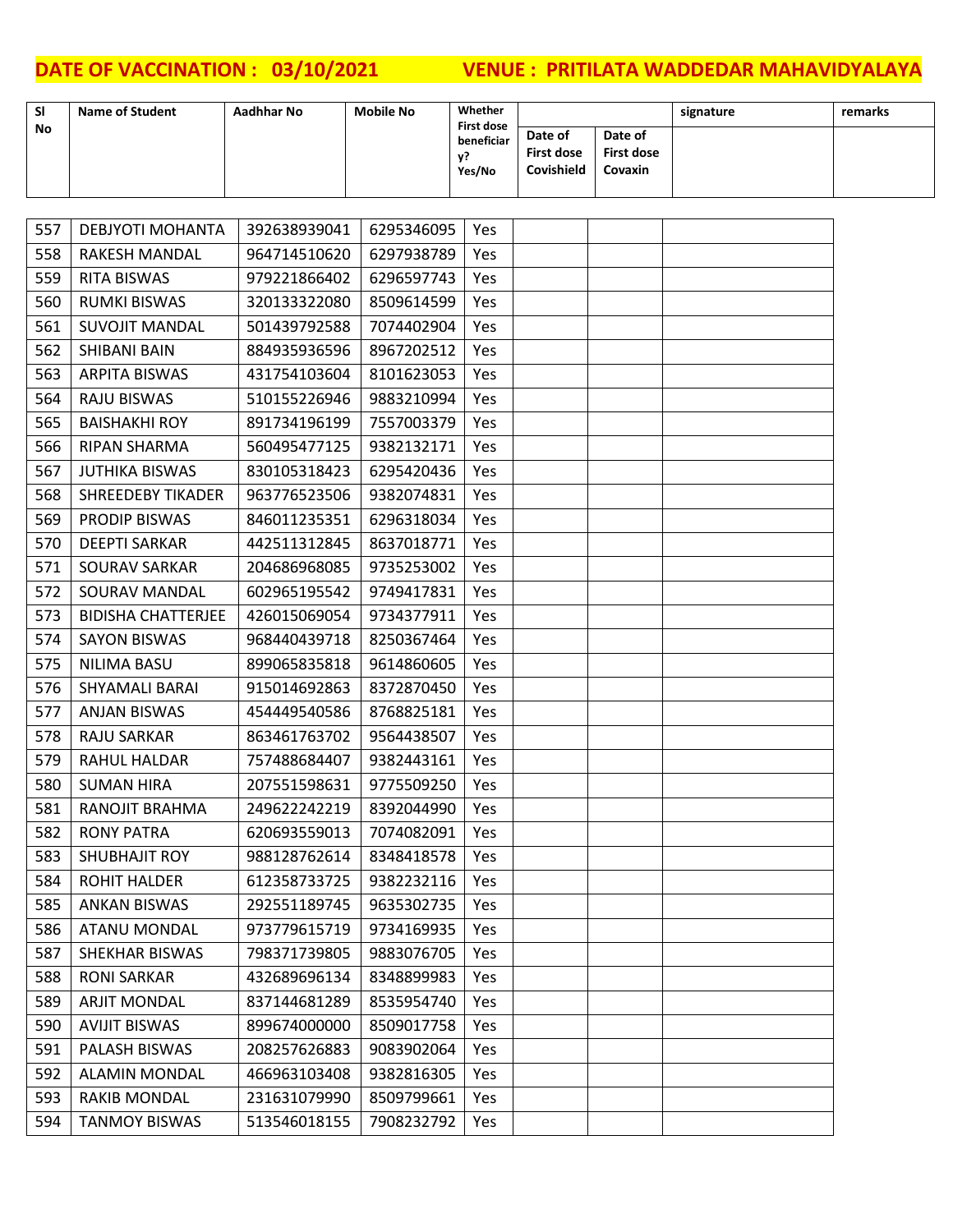| <b>SI</b> | <b>Name of Student</b> | Aadhhar No | <b>Mobile No</b> | Whether<br><b>First dose</b> |                                     |                                         | signature | remarks |
|-----------|------------------------|------------|------------------|------------------------------|-------------------------------------|-----------------------------------------|-----------|---------|
| <b>No</b> |                        |            |                  | beneficiar<br>v?<br>Yes/No   | Date of<br>First dose<br>Covishield | Date of<br>First dose<br><b>Covaxin</b> |           |         |

| 595 | <b>BARNALI BISWAS</b>               | 720090236657                  | 8001401480 | Yes |  |  |
|-----|-------------------------------------|-------------------------------|------------|-----|--|--|
| 596 | <b>ARNAB SARKAR</b>                 | 728764483157                  | 6297762997 | Yes |  |  |
| 597 | <b>NAYIM MONDAL</b>                 | 887888286647                  | 9734464608 | Yes |  |  |
| 598 | <b>SUJIT BISWAS</b>                 | 815105508245                  | 9382130117 | Yes |  |  |
| 599 | RAJARAM MONDAL                      | 239963833739                  | 9002118951 | Yes |  |  |
| 600 | <b>BAPAN GHOSH</b>                  | 839532184725                  | 9733355729 | Yes |  |  |
| 601 | <b>CHANDAN SARKAR</b>               | 497531154934                  | 9734614157 | Yes |  |  |
| 602 | RAJESH MONDAL                       | 351545963174                  | 8391861174 | Yes |  |  |
| 603 | SOURAV MONDAL                       | 823045705259                  | 9382067736 | Yes |  |  |
| 604 | <b>GOUTAM MONDAL</b>                | 353347762449                  | 9547836167 | Yes |  |  |
| 605 | ANANYA BISWAS                       | 884090675803                  | 7407110688 | Yes |  |  |
| 606 | PREMA SAJJAN                        | 231895973252                  | 9641243927 | Yes |  |  |
| 607 | SHABNAM MONDAL                      | 211145787605                  | 8617544387 | Yes |  |  |
| 608 | PALTU BISWAS                        | 294752126814                  | 9732323160 | Yes |  |  |
| 609 | <b>DEBASISH ROY</b>                 | 540282944404                  | 9775043887 | Yes |  |  |
| 610 | <b>TANMOY KUMAR</b><br><b>BAIN</b>  | 442963474437                  | 7719331825 | Yes |  |  |
| 611 | <b>BIPASHA</b><br><b>CHATTERJEE</b> | 531868785112                  | 8967609662 | Yes |  |  |
| 612 | <b>ABHIJIT BISWAS</b>               | 413772068071                  | 7585854928 | Yes |  |  |
| 613 | AMBIKA BAGCHI                       | 544897753396                  | 7551084139 | Yes |  |  |
| 614 | <b>MAMPI BAIDYA</b>                 | 758410049453                  | 8537936214 | Yes |  |  |
| 615 | <b>SUFAL BISWAS</b>                 | 659478275627                  | 8617422812 | Yes |  |  |
| 616 | SAGAR BISWAS                        | 467851293594                  | 9749122256 | Yes |  |  |
| 617 | <b>AMBIKA PANDEY</b>                | 639447149393                  | 8927867518 | Yes |  |  |
| 618 | PRITAM ROY                          | 310834504417                  | 9733945923 | Yes |  |  |
| 619 | <b>SUDIPA HALDER</b>                | 354901225983                  | 9732759140 | Yes |  |  |
| 620 | <b>SWAJIB BISWAS</b>                | 394662708399                  | 8918724103 | Yes |  |  |
| 621 | <b>SUPRAVA BISWAS</b>               | 336823116176                  | 8768693522 | Yes |  |  |
| 622 | DIPANKAR BISWAS                     | 767927734804 9733678931   Yes |            |     |  |  |
| 623 | <b>MITALI SARDAR</b>                | 328216203445                  | 8367818913 | Yes |  |  |
| 624 | SONALI SARDER                       | 916118825629                  | 9883410418 | Yes |  |  |
| 625 | <b>SUNITA BISWAS</b>                | 442229190406                  | 7602767662 | Yes |  |  |
| 626 | <b>TANDRA SARKAR</b>                | 678466102163                  | 8116115661 | Yes |  |  |
| 627 | PRANATI SARKAR                      | 580823085309                  | 7865031298 | Yes |  |  |
| 628 | RAKESH SAMAJDER                     | 557723383529                  | 9832959144 | Yes |  |  |
| 629 | SAMPA MANDAL                        | 314102211762                  | 9883063885 | Yes |  |  |
| 630 | PRITAM BISWAS                       | 282408504030                  | 7407070115 | Yes |  |  |
| 631 | PALASH BISWAS                       | 584677453754                  | 7548949311 | Yes |  |  |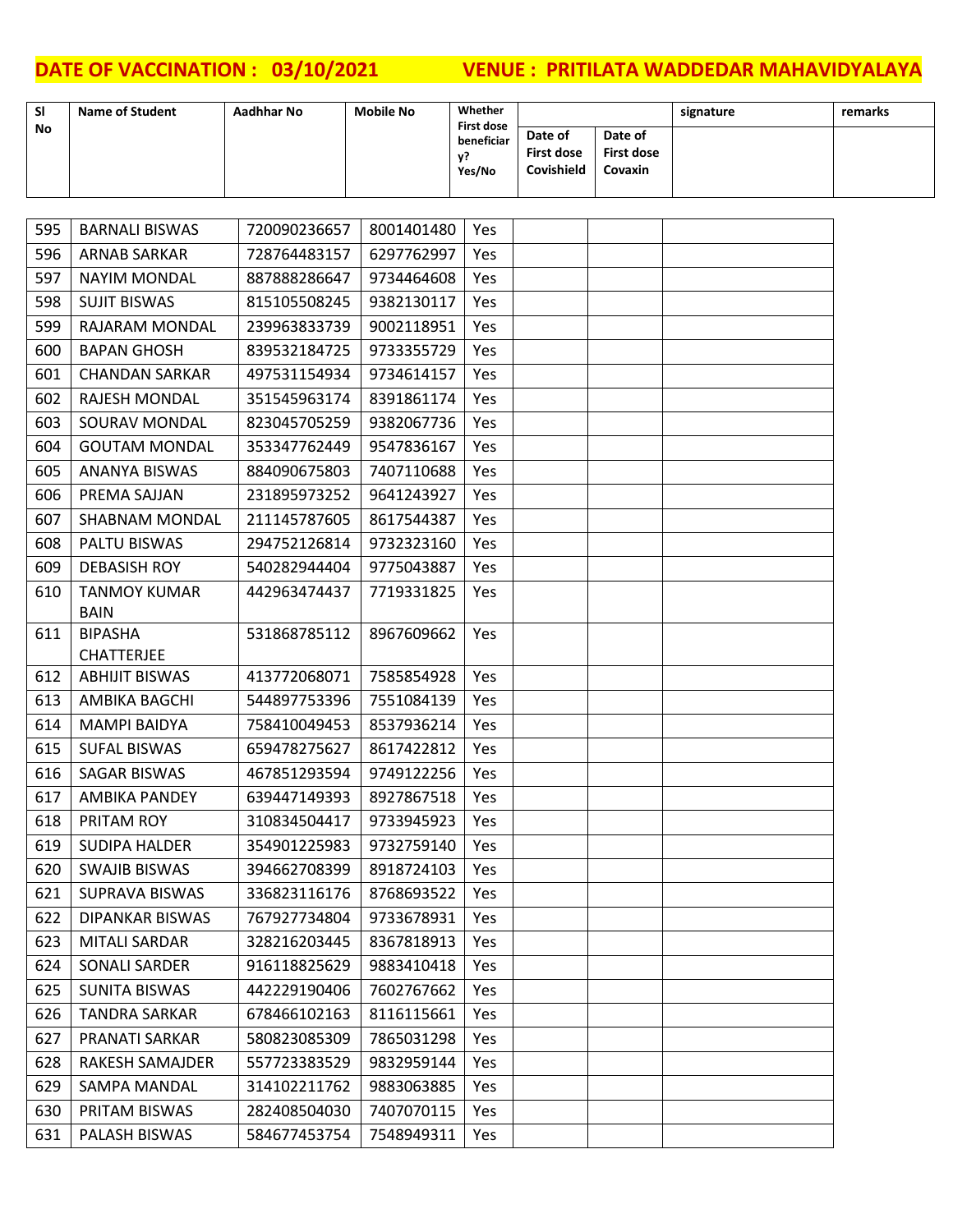| <b>SI</b> | <b>Name of Student</b> | Aadhhar No | <b>Mobile No</b> | Whether<br><b>First dose</b> |                                     |                                                | signature | remarks |
|-----------|------------------------|------------|------------------|------------------------------|-------------------------------------|------------------------------------------------|-----------|---------|
| <b>No</b> |                        |            |                  | beneficiar<br>V?<br>Yes/No   | Date of<br>First dose<br>Covishield | Date of<br><b>First dose</b><br><b>Covaxin</b> |           |         |

| 632 | <b>KRIPAN OJHA</b>     | 283950137907 | 9593327367 | Yes |  |  |
|-----|------------------------|--------------|------------|-----|--|--|
| 633 | <b>TUSHAR BASU</b>     | 490719919796 | 9064722344 | Yes |  |  |
| 634 | <b>UNMESH ROY</b>      | 421198290582 | 6295059523 | Yes |  |  |
| 635 | <b>ABHIJIT BISWAS</b>  | 644204651258 | 8448724284 | Yes |  |  |
| 636 | PRATYUSH ROY           | 712512142399 | 6289046750 | Yes |  |  |
| 637 | <b>SUMAN GHOSH</b>     | 228837003834 | 8145572776 | Yes |  |  |
| 638 | SANTANU BISWAS         | 301981911438 | 8145363089 | Yes |  |  |
| 639 | <b>ARCHANA BISWAS</b>  | 264758961891 | 9832856793 | Yes |  |  |
| 640 | DIPALI BISWAS          | 875429641428 | 9732999475 | Yes |  |  |
| 641 | <b>SUDIPTA SEN</b>     | 711657246638 | 7866051706 | Yes |  |  |
| 642 | PALLAB ACHARJEE        | 878464093188 | 6296072359 | Yes |  |  |
| 643 | PRITI ROY              | 941081939804 | 7478913899 | Yes |  |  |
| 644 | <b>SUJAY ROY</b>       | 814332023057 | 7679296415 | Yes |  |  |
| 645 | <b>KANIKA ROY</b>      | 773397457212 | 7069864438 | Yes |  |  |
| 646 | SANKARSAN BAGCHI       | 480415376105 | 8101479535 | Yes |  |  |
| 647 | <b>SUBHENDU ROY</b>    | 888785397690 | 8942832140 | Yes |  |  |
| 648 | <b>DASAMI ROY</b>      | 200553769538 | 9382460035 | Yes |  |  |
| 649 | <b>GOPAL TALUKDAR</b>  | 608658688918 | 8509972117 | Yes |  |  |
| 650 | SANGITA BHAKTA         | 311590202619 | 8695273443 | Yes |  |  |
| 651 | SAMPA MANDAL           | 883613503912 | 8250202373 | Yes |  |  |
| 652 | <b>LABANI BISWAS</b>   | 755901251007 | 9733225672 | Yes |  |  |
| 653 | <b>SUDIPTA ROY</b>     | 278493266815 | 8537920875 | Yes |  |  |
| 654 | <b>BIJAY SARDAR</b>    | 973101108516 | 8250259638 | Yes |  |  |
| 655 | <b>SHAIM MONDAL</b>    | 944487488135 | 6295064022 | Yes |  |  |
| 656 | <b>SACHIN</b>          | 478607220335 | 7407478749 | Yes |  |  |
|     | BHATTACHARJEE          |              |            |     |  |  |
| 657 | PAPAN BISWAS           | 577772288702 | 6296759470 | Yes |  |  |
| 658 | <b>TANIYA MANDAL</b>   | 403128461016 | 7063252838 | Yes |  |  |
| 659 | <b>PRABIR BISWAS</b>   | 268614341433 | 9883357893 | Yes |  |  |
| 660 | <b>SARUP BISWAS</b>    | 609890850181 | 9382990967 | Yes |  |  |
| 661 | <b>SUMANA BISWAS</b>   | 480969859807 | 8967793112 | Yes |  |  |
| 662 | <b>SUKANTA</b>         | 855276575834 | 8670749942 | Yes |  |  |
|     | PRAMANICK              |              |            |     |  |  |
| 663 | <b>JAYITA SARKAR</b>   | 803280809674 | 7407713071 | Yes |  |  |
| 664 | <b>ANIADITA MANDAL</b> | 641936447637 | 9800609759 | Yes |  |  |
| 665 | <b>SAMAR PRADHANIA</b> | 593545305282 | 8609793346 | Yes |  |  |
| 666 | <b>JALI MONDAL</b>     | 392625428865 | 7557078785 | Yes |  |  |
| 667 | <b>SANGITA KAR</b>     | 479244758427 | 7872188367 | Yes |  |  |
| 668 | <b>KOUSIK SARKAR</b>   | 358783591396 | 8167360910 | Yes |  |  |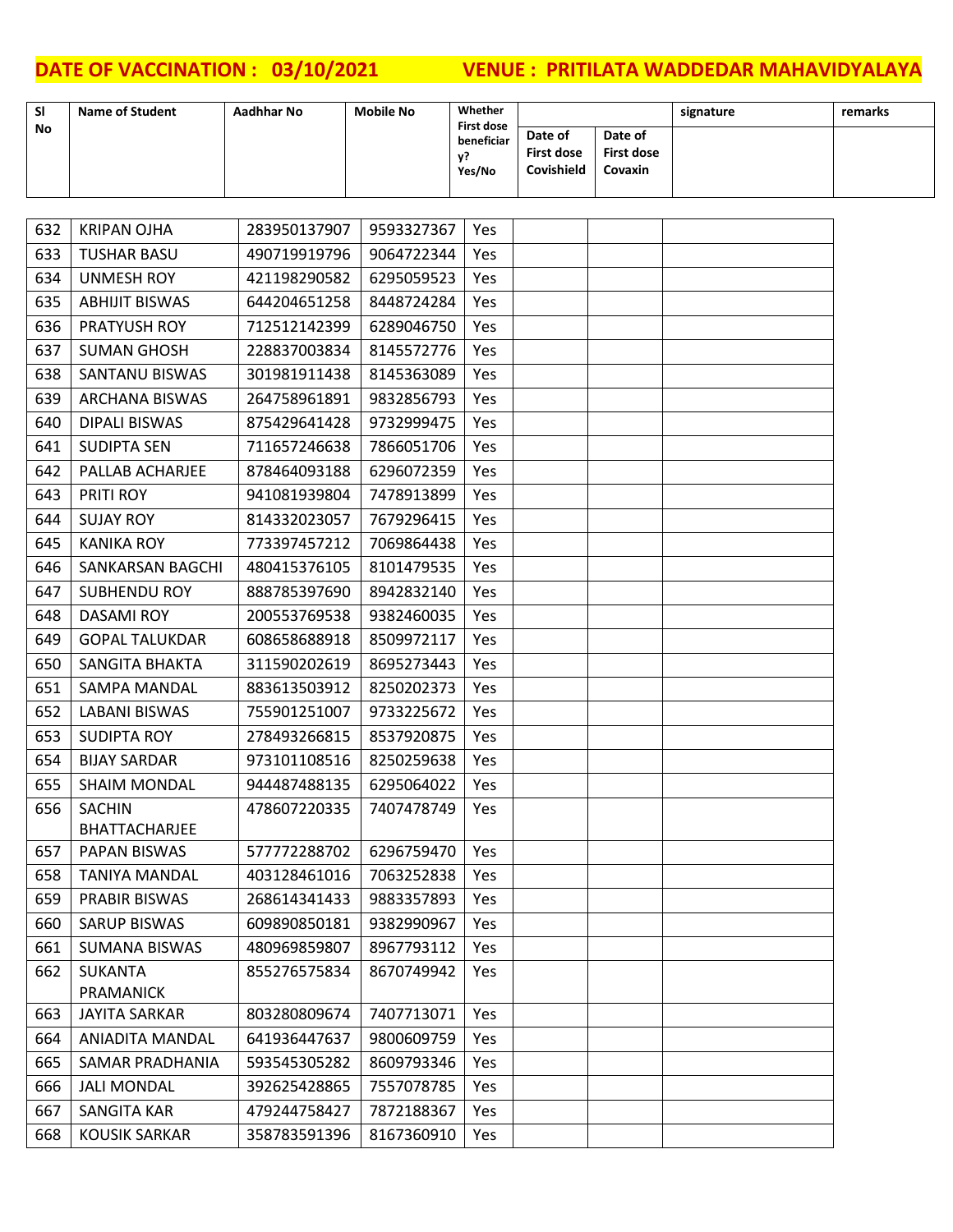| <b>SI</b> | <b>Name of Student</b> | Aadhhar No | <b>Mobile No</b> | Whether<br><b>First dose</b> |                                     |                                         | signature | remarks |
|-----------|------------------------|------------|------------------|------------------------------|-------------------------------------|-----------------------------------------|-----------|---------|
| <b>No</b> |                        |            |                  | beneficiar<br>v?<br>Yes/No   | Date of<br>First dose<br>Covishield | Date of<br><b>First dose</b><br>Covaxin |           |         |

| 670<br>SANATAN BISWAS<br>501804928513<br>8116181899<br>Yes<br>671<br><b>AYAN SARKAR</b><br>955779369956<br>9382900982<br>Yes<br>672<br>PABITRA BAGCHI<br>756446694634<br>6296131378<br>Yes<br>673<br><b>PUJA DAS</b><br>912189141736<br>8348050603<br>Yes<br>674<br>SARMISHTYA ROY<br>640746856007<br>8348872476<br>Yes<br>SATHI GHARAMI<br>675<br>722743810967<br>8348053071<br>Yes<br>676<br><b>SUVAJIT BISWAS</b><br>960549582732<br>6291514696<br>Yes<br>677<br>SOUVIK MONDAL<br>7074296692<br>798719602470<br>Yes<br>678<br>RANA ADHIKARY<br>688200503995<br>9733700608<br>Yes<br>679<br><b>BISWAJIT SIKDAR</b><br>760505773714<br>8382848709<br>Yes<br>680<br>PRITAM SARKAR<br>922615540806<br>7029838375<br>Yes<br>681<br>973169338771<br>8250135827<br>SAMPA MONDAL<br>Yes<br>682<br><b>NEHA ROY</b><br>763609941094<br>8167330790<br>Yes<br>683<br><b>CHANDRA BAIRAGI</b><br>802780938023<br>7074005569<br>Yes<br>684<br><b>RAKHI ROY</b><br>8350099596<br>273684935498<br>Yes<br>685<br><b>CHANDANA BISWAS</b><br>761306821920<br>9832913862<br>Yes<br>686<br>NITIKESH ACHARJEE<br>257874572617<br>8391991452<br>Yes<br>687<br><b>SUDIP BISWAS</b><br>210296544505<br>9064774590<br>Yes<br>688<br>PRIYANKA SARKAR<br>921554614729<br>8389066945<br>Yes<br>689<br><b>MANOJ MONDAL</b><br>655809060996<br>8348563927<br>Yes<br>690<br><b>KEYA BISWAS</b><br>988606160810<br>9749890832<br>Yes<br>691<br><b>NABANITA BISWAS</b><br>261087787582<br>8101700109<br>Yes<br>692<br><b>RAJAT BISWAS</b><br>9547792199<br>561181808210<br>Yes<br>693<br><b>KRISHNA BISWAS</b><br>326090608086<br>7866842725<br>Yes<br>694<br><b>JEMIMA KHATUN</b><br>926688491618<br>8389005226<br>Yes<br>8699766513<br>695<br>SABINA MONDAL<br>876671401402<br>Yes<br>696<br><b>RIPAN BALA</b><br>994312294896<br>7872334516<br>Yes<br>697<br>RATHINDRA NATH<br>937822741945<br>8388996812<br>Yes<br><b>MONDAL</b><br>698<br>PRAKASH ROY<br>958860259856<br>9733845141<br>Yes<br>699<br><b>SANJOY RAY</b><br>486091054755<br>7076547908<br>Yes<br><b>JOY SARKAR</b><br>743444117793<br>7384277251<br>700<br>Yes<br>701<br><b>VASKAR SANTRA</b><br>900730306453<br>6295649405<br>Yes<br>702<br><b>CHABIR DAPTARI</b><br>587728138731<br>9382467339<br>Yes<br><b>RUHUL AMIN</b><br>758507831034<br>7001509660<br>703<br>Yes<br><b>SARDER</b><br>704<br>9064021383<br>PURANDAR SARKAR<br>640156447802<br>Yes<br>705<br>261238528688<br>6297418605<br><b>CHAINA MALLICK</b><br>Yes | 669 | SOUMEN BISWAS | 717146059592 | 9679040120 | Yes |  |  |
|------------------------------------------------------------------------------------------------------------------------------------------------------------------------------------------------------------------------------------------------------------------------------------------------------------------------------------------------------------------------------------------------------------------------------------------------------------------------------------------------------------------------------------------------------------------------------------------------------------------------------------------------------------------------------------------------------------------------------------------------------------------------------------------------------------------------------------------------------------------------------------------------------------------------------------------------------------------------------------------------------------------------------------------------------------------------------------------------------------------------------------------------------------------------------------------------------------------------------------------------------------------------------------------------------------------------------------------------------------------------------------------------------------------------------------------------------------------------------------------------------------------------------------------------------------------------------------------------------------------------------------------------------------------------------------------------------------------------------------------------------------------------------------------------------------------------------------------------------------------------------------------------------------------------------------------------------------------------------------------------------------------------------------------------------------------------------------------------------------------------------------------------------------------------------------------------------------------------------------------------------------------------------------------------------------------------------------------------------------------------------------------------------------------------------------------------------------------|-----|---------------|--------------|------------|-----|--|--|
|                                                                                                                                                                                                                                                                                                                                                                                                                                                                                                                                                                                                                                                                                                                                                                                                                                                                                                                                                                                                                                                                                                                                                                                                                                                                                                                                                                                                                                                                                                                                                                                                                                                                                                                                                                                                                                                                                                                                                                                                                                                                                                                                                                                                                                                                                                                                                                                                                                                                  |     |               |              |            |     |  |  |
|                                                                                                                                                                                                                                                                                                                                                                                                                                                                                                                                                                                                                                                                                                                                                                                                                                                                                                                                                                                                                                                                                                                                                                                                                                                                                                                                                                                                                                                                                                                                                                                                                                                                                                                                                                                                                                                                                                                                                                                                                                                                                                                                                                                                                                                                                                                                                                                                                                                                  |     |               |              |            |     |  |  |
|                                                                                                                                                                                                                                                                                                                                                                                                                                                                                                                                                                                                                                                                                                                                                                                                                                                                                                                                                                                                                                                                                                                                                                                                                                                                                                                                                                                                                                                                                                                                                                                                                                                                                                                                                                                                                                                                                                                                                                                                                                                                                                                                                                                                                                                                                                                                                                                                                                                                  |     |               |              |            |     |  |  |
|                                                                                                                                                                                                                                                                                                                                                                                                                                                                                                                                                                                                                                                                                                                                                                                                                                                                                                                                                                                                                                                                                                                                                                                                                                                                                                                                                                                                                                                                                                                                                                                                                                                                                                                                                                                                                                                                                                                                                                                                                                                                                                                                                                                                                                                                                                                                                                                                                                                                  |     |               |              |            |     |  |  |
|                                                                                                                                                                                                                                                                                                                                                                                                                                                                                                                                                                                                                                                                                                                                                                                                                                                                                                                                                                                                                                                                                                                                                                                                                                                                                                                                                                                                                                                                                                                                                                                                                                                                                                                                                                                                                                                                                                                                                                                                                                                                                                                                                                                                                                                                                                                                                                                                                                                                  |     |               |              |            |     |  |  |
|                                                                                                                                                                                                                                                                                                                                                                                                                                                                                                                                                                                                                                                                                                                                                                                                                                                                                                                                                                                                                                                                                                                                                                                                                                                                                                                                                                                                                                                                                                                                                                                                                                                                                                                                                                                                                                                                                                                                                                                                                                                                                                                                                                                                                                                                                                                                                                                                                                                                  |     |               |              |            |     |  |  |
|                                                                                                                                                                                                                                                                                                                                                                                                                                                                                                                                                                                                                                                                                                                                                                                                                                                                                                                                                                                                                                                                                                                                                                                                                                                                                                                                                                                                                                                                                                                                                                                                                                                                                                                                                                                                                                                                                                                                                                                                                                                                                                                                                                                                                                                                                                                                                                                                                                                                  |     |               |              |            |     |  |  |
|                                                                                                                                                                                                                                                                                                                                                                                                                                                                                                                                                                                                                                                                                                                                                                                                                                                                                                                                                                                                                                                                                                                                                                                                                                                                                                                                                                                                                                                                                                                                                                                                                                                                                                                                                                                                                                                                                                                                                                                                                                                                                                                                                                                                                                                                                                                                                                                                                                                                  |     |               |              |            |     |  |  |
|                                                                                                                                                                                                                                                                                                                                                                                                                                                                                                                                                                                                                                                                                                                                                                                                                                                                                                                                                                                                                                                                                                                                                                                                                                                                                                                                                                                                                                                                                                                                                                                                                                                                                                                                                                                                                                                                                                                                                                                                                                                                                                                                                                                                                                                                                                                                                                                                                                                                  |     |               |              |            |     |  |  |
|                                                                                                                                                                                                                                                                                                                                                                                                                                                                                                                                                                                                                                                                                                                                                                                                                                                                                                                                                                                                                                                                                                                                                                                                                                                                                                                                                                                                                                                                                                                                                                                                                                                                                                                                                                                                                                                                                                                                                                                                                                                                                                                                                                                                                                                                                                                                                                                                                                                                  |     |               |              |            |     |  |  |
|                                                                                                                                                                                                                                                                                                                                                                                                                                                                                                                                                                                                                                                                                                                                                                                                                                                                                                                                                                                                                                                                                                                                                                                                                                                                                                                                                                                                                                                                                                                                                                                                                                                                                                                                                                                                                                                                                                                                                                                                                                                                                                                                                                                                                                                                                                                                                                                                                                                                  |     |               |              |            |     |  |  |
|                                                                                                                                                                                                                                                                                                                                                                                                                                                                                                                                                                                                                                                                                                                                                                                                                                                                                                                                                                                                                                                                                                                                                                                                                                                                                                                                                                                                                                                                                                                                                                                                                                                                                                                                                                                                                                                                                                                                                                                                                                                                                                                                                                                                                                                                                                                                                                                                                                                                  |     |               |              |            |     |  |  |
|                                                                                                                                                                                                                                                                                                                                                                                                                                                                                                                                                                                                                                                                                                                                                                                                                                                                                                                                                                                                                                                                                                                                                                                                                                                                                                                                                                                                                                                                                                                                                                                                                                                                                                                                                                                                                                                                                                                                                                                                                                                                                                                                                                                                                                                                                                                                                                                                                                                                  |     |               |              |            |     |  |  |
|                                                                                                                                                                                                                                                                                                                                                                                                                                                                                                                                                                                                                                                                                                                                                                                                                                                                                                                                                                                                                                                                                                                                                                                                                                                                                                                                                                                                                                                                                                                                                                                                                                                                                                                                                                                                                                                                                                                                                                                                                                                                                                                                                                                                                                                                                                                                                                                                                                                                  |     |               |              |            |     |  |  |
|                                                                                                                                                                                                                                                                                                                                                                                                                                                                                                                                                                                                                                                                                                                                                                                                                                                                                                                                                                                                                                                                                                                                                                                                                                                                                                                                                                                                                                                                                                                                                                                                                                                                                                                                                                                                                                                                                                                                                                                                                                                                                                                                                                                                                                                                                                                                                                                                                                                                  |     |               |              |            |     |  |  |
|                                                                                                                                                                                                                                                                                                                                                                                                                                                                                                                                                                                                                                                                                                                                                                                                                                                                                                                                                                                                                                                                                                                                                                                                                                                                                                                                                                                                                                                                                                                                                                                                                                                                                                                                                                                                                                                                                                                                                                                                                                                                                                                                                                                                                                                                                                                                                                                                                                                                  |     |               |              |            |     |  |  |
|                                                                                                                                                                                                                                                                                                                                                                                                                                                                                                                                                                                                                                                                                                                                                                                                                                                                                                                                                                                                                                                                                                                                                                                                                                                                                                                                                                                                                                                                                                                                                                                                                                                                                                                                                                                                                                                                                                                                                                                                                                                                                                                                                                                                                                                                                                                                                                                                                                                                  |     |               |              |            |     |  |  |
|                                                                                                                                                                                                                                                                                                                                                                                                                                                                                                                                                                                                                                                                                                                                                                                                                                                                                                                                                                                                                                                                                                                                                                                                                                                                                                                                                                                                                                                                                                                                                                                                                                                                                                                                                                                                                                                                                                                                                                                                                                                                                                                                                                                                                                                                                                                                                                                                                                                                  |     |               |              |            |     |  |  |
|                                                                                                                                                                                                                                                                                                                                                                                                                                                                                                                                                                                                                                                                                                                                                                                                                                                                                                                                                                                                                                                                                                                                                                                                                                                                                                                                                                                                                                                                                                                                                                                                                                                                                                                                                                                                                                                                                                                                                                                                                                                                                                                                                                                                                                                                                                                                                                                                                                                                  |     |               |              |            |     |  |  |
|                                                                                                                                                                                                                                                                                                                                                                                                                                                                                                                                                                                                                                                                                                                                                                                                                                                                                                                                                                                                                                                                                                                                                                                                                                                                                                                                                                                                                                                                                                                                                                                                                                                                                                                                                                                                                                                                                                                                                                                                                                                                                                                                                                                                                                                                                                                                                                                                                                                                  |     |               |              |            |     |  |  |
|                                                                                                                                                                                                                                                                                                                                                                                                                                                                                                                                                                                                                                                                                                                                                                                                                                                                                                                                                                                                                                                                                                                                                                                                                                                                                                                                                                                                                                                                                                                                                                                                                                                                                                                                                                                                                                                                                                                                                                                                                                                                                                                                                                                                                                                                                                                                                                                                                                                                  |     |               |              |            |     |  |  |
|                                                                                                                                                                                                                                                                                                                                                                                                                                                                                                                                                                                                                                                                                                                                                                                                                                                                                                                                                                                                                                                                                                                                                                                                                                                                                                                                                                                                                                                                                                                                                                                                                                                                                                                                                                                                                                                                                                                                                                                                                                                                                                                                                                                                                                                                                                                                                                                                                                                                  |     |               |              |            |     |  |  |
|                                                                                                                                                                                                                                                                                                                                                                                                                                                                                                                                                                                                                                                                                                                                                                                                                                                                                                                                                                                                                                                                                                                                                                                                                                                                                                                                                                                                                                                                                                                                                                                                                                                                                                                                                                                                                                                                                                                                                                                                                                                                                                                                                                                                                                                                                                                                                                                                                                                                  |     |               |              |            |     |  |  |
|                                                                                                                                                                                                                                                                                                                                                                                                                                                                                                                                                                                                                                                                                                                                                                                                                                                                                                                                                                                                                                                                                                                                                                                                                                                                                                                                                                                                                                                                                                                                                                                                                                                                                                                                                                                                                                                                                                                                                                                                                                                                                                                                                                                                                                                                                                                                                                                                                                                                  |     |               |              |            |     |  |  |
|                                                                                                                                                                                                                                                                                                                                                                                                                                                                                                                                                                                                                                                                                                                                                                                                                                                                                                                                                                                                                                                                                                                                                                                                                                                                                                                                                                                                                                                                                                                                                                                                                                                                                                                                                                                                                                                                                                                                                                                                                                                                                                                                                                                                                                                                                                                                                                                                                                                                  |     |               |              |            |     |  |  |
|                                                                                                                                                                                                                                                                                                                                                                                                                                                                                                                                                                                                                                                                                                                                                                                                                                                                                                                                                                                                                                                                                                                                                                                                                                                                                                                                                                                                                                                                                                                                                                                                                                                                                                                                                                                                                                                                                                                                                                                                                                                                                                                                                                                                                                                                                                                                                                                                                                                                  |     |               |              |            |     |  |  |
|                                                                                                                                                                                                                                                                                                                                                                                                                                                                                                                                                                                                                                                                                                                                                                                                                                                                                                                                                                                                                                                                                                                                                                                                                                                                                                                                                                                                                                                                                                                                                                                                                                                                                                                                                                                                                                                                                                                                                                                                                                                                                                                                                                                                                                                                                                                                                                                                                                                                  |     |               |              |            |     |  |  |
|                                                                                                                                                                                                                                                                                                                                                                                                                                                                                                                                                                                                                                                                                                                                                                                                                                                                                                                                                                                                                                                                                                                                                                                                                                                                                                                                                                                                                                                                                                                                                                                                                                                                                                                                                                                                                                                                                                                                                                                                                                                                                                                                                                                                                                                                                                                                                                                                                                                                  |     |               |              |            |     |  |  |
|                                                                                                                                                                                                                                                                                                                                                                                                                                                                                                                                                                                                                                                                                                                                                                                                                                                                                                                                                                                                                                                                                                                                                                                                                                                                                                                                                                                                                                                                                                                                                                                                                                                                                                                                                                                                                                                                                                                                                                                                                                                                                                                                                                                                                                                                                                                                                                                                                                                                  |     |               |              |            |     |  |  |
|                                                                                                                                                                                                                                                                                                                                                                                                                                                                                                                                                                                                                                                                                                                                                                                                                                                                                                                                                                                                                                                                                                                                                                                                                                                                                                                                                                                                                                                                                                                                                                                                                                                                                                                                                                                                                                                                                                                                                                                                                                                                                                                                                                                                                                                                                                                                                                                                                                                                  |     |               |              |            |     |  |  |
|                                                                                                                                                                                                                                                                                                                                                                                                                                                                                                                                                                                                                                                                                                                                                                                                                                                                                                                                                                                                                                                                                                                                                                                                                                                                                                                                                                                                                                                                                                                                                                                                                                                                                                                                                                                                                                                                                                                                                                                                                                                                                                                                                                                                                                                                                                                                                                                                                                                                  |     |               |              |            |     |  |  |
|                                                                                                                                                                                                                                                                                                                                                                                                                                                                                                                                                                                                                                                                                                                                                                                                                                                                                                                                                                                                                                                                                                                                                                                                                                                                                                                                                                                                                                                                                                                                                                                                                                                                                                                                                                                                                                                                                                                                                                                                                                                                                                                                                                                                                                                                                                                                                                                                                                                                  |     |               |              |            |     |  |  |
|                                                                                                                                                                                                                                                                                                                                                                                                                                                                                                                                                                                                                                                                                                                                                                                                                                                                                                                                                                                                                                                                                                                                                                                                                                                                                                                                                                                                                                                                                                                                                                                                                                                                                                                                                                                                                                                                                                                                                                                                                                                                                                                                                                                                                                                                                                                                                                                                                                                                  |     |               |              |            |     |  |  |
|                                                                                                                                                                                                                                                                                                                                                                                                                                                                                                                                                                                                                                                                                                                                                                                                                                                                                                                                                                                                                                                                                                                                                                                                                                                                                                                                                                                                                                                                                                                                                                                                                                                                                                                                                                                                                                                                                                                                                                                                                                                                                                                                                                                                                                                                                                                                                                                                                                                                  |     |               |              |            |     |  |  |
|                                                                                                                                                                                                                                                                                                                                                                                                                                                                                                                                                                                                                                                                                                                                                                                                                                                                                                                                                                                                                                                                                                                                                                                                                                                                                                                                                                                                                                                                                                                                                                                                                                                                                                                                                                                                                                                                                                                                                                                                                                                                                                                                                                                                                                                                                                                                                                                                                                                                  |     |               |              |            |     |  |  |
|                                                                                                                                                                                                                                                                                                                                                                                                                                                                                                                                                                                                                                                                                                                                                                                                                                                                                                                                                                                                                                                                                                                                                                                                                                                                                                                                                                                                                                                                                                                                                                                                                                                                                                                                                                                                                                                                                                                                                                                                                                                                                                                                                                                                                                                                                                                                                                                                                                                                  |     |               |              |            |     |  |  |
|                                                                                                                                                                                                                                                                                                                                                                                                                                                                                                                                                                                                                                                                                                                                                                                                                                                                                                                                                                                                                                                                                                                                                                                                                                                                                                                                                                                                                                                                                                                                                                                                                                                                                                                                                                                                                                                                                                                                                                                                                                                                                                                                                                                                                                                                                                                                                                                                                                                                  |     |               |              |            |     |  |  |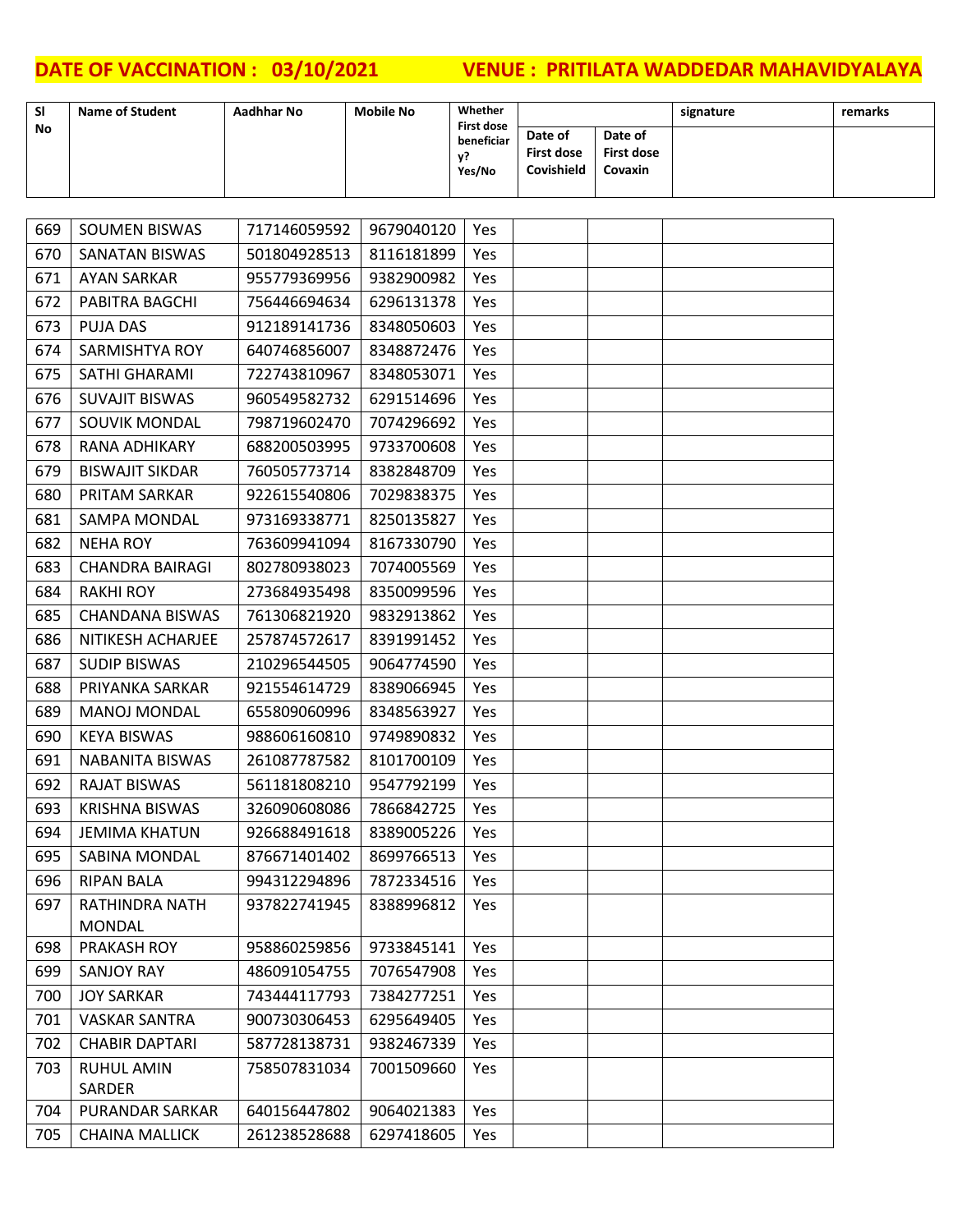| <b>SI</b> | <b>Name of Student</b> | Aadhhar No | <b>Mobile No</b> | Whether<br><b>First dose</b> |                                            |                                  | signature | remarks |
|-----------|------------------------|------------|------------------|------------------------------|--------------------------------------------|----------------------------------|-----------|---------|
| No        |                        |            |                  | beneficiar<br>- 72<br>Yes/No | Date of<br><b>First dose</b><br>Covishield | Date of<br>First dose<br>Covaxin |           |         |

| 706 | <b>DOLA MALLICK</b>        | 727748949389 | 6296839427 | Yes |  |  |
|-----|----------------------------|--------------|------------|-----|--|--|
| 707 | <b>SUCHITRA</b>            | 760047652129 | 9382956041 | Yes |  |  |
|     | <b>PRAMANICK</b>           |              |            |     |  |  |
| 708 | <b>DEBASHIS BAGCHI</b>     | 577362438944 | 6296920710 | Yes |  |  |
| 709 | <b>BIKRAM BISWAS</b>       | 720756731997 | 9641292275 | Yes |  |  |
| 710 | <b>BIJAN SARKAR</b>        | 618065126233 | 7029676806 | Yes |  |  |
| 711 | DIPA MONDAL                | 748024872231 | 9733543660 | Yes |  |  |
| 712 | <b>JAGANNATH SHIKARI</b>   | 333480234215 | 8346986205 | Yes |  |  |
| 713 | PAYEL GHARAMI              | 415066356168 | 8101896740 | Yes |  |  |
| 714 | <b>RUMPI ADBAR</b>         | 345745794068 | 8927354050 | Yes |  |  |
| 715 | <b>ANIRBAN BISWAS</b>      | 425565304152 | 6296342134 | Yes |  |  |
| 716 | PUJA MONDAL                | 649405387438 | 6296736746 | Yes |  |  |
| 717 | <b>MADHUMITA</b>           | 413901126719 | 8906170540 | Yes |  |  |
| 718 | SHARMA<br>PRIYANKA MONDAL  | 965680223715 | 7548006956 | Yes |  |  |
| 719 | SHYAMA BISWAS              | 590663904553 | 8299716776 | Yes |  |  |
|     |                            |              |            |     |  |  |
| 720 | <b>MANDIRA</b><br>SAMADDAR | 881660812928 | 9064092641 | Yes |  |  |
| 721 | <b>AKASH MONDAL</b>        | 670851385576 | 8250203429 | Yes |  |  |
| 722 | PARAMITA BISWAS            | 335268952394 | 7501825144 | Yes |  |  |
| 723 | <b>SUROJ SARKAR</b>        | 986816717710 | 8101861972 | Yes |  |  |
| 724 | SADHAN BAIRAGI             | 864965881700 | 7029385068 | Yes |  |  |
| 725 | <b>MALLICKA BISWAS</b>     | 545414041892 | 6297387340 | Yes |  |  |
| 726 | <b>SUSAMA ROY</b>          | 580229963282 | 8609887137 | Yes |  |  |
| 727 | PROVAKAR BISWAS            | 779373921232 | 8389903794 | Yes |  |  |
| 728 | <b>BIJAY BAYPARI</b>       | 510574710909 | 8509385494 | Yes |  |  |
| 729 | PRONAY BISWAS              | 248216246725 | 8513915439 | Yes |  |  |
| 730 | <b>MOUMITA BISWAS</b>      | 367300884196 | 9734616961 | Yes |  |  |
| 731 | SADHANA SARDER             | 776366480516 | 8345067421 | Yes |  |  |
| 732 | ARUN SADHUKHAN             | 874857781613 | 6295830784 | Yes |  |  |
| 733 | <b>BISWANATH</b>           | 530067428605 | 7865808233 | Yes |  |  |
|     | MANDAL                     |              |            |     |  |  |
| 734 | SANJU HALDER               | 666248369186 | 7477817265 | Yes |  |  |
| 735 | <b>KARTICK BISWAS</b>      | 800988429843 | 6295830784 | Yes |  |  |
| 736 | HIMASHREE DHALI            | 739998412613 | 8001726156 | Yes |  |  |
| 737 | <b>ARPITA MALLICK</b>      | 663957601781 | 8016470968 | Yes |  |  |
| 738 | PARTHA MANDAL              | 362149237617 | 7047614021 | Yes |  |  |
| 739 | SADHANA                    | 991726737484 | 9593134701 | Yes |  |  |
|     | <b>CHAKRABORTY</b>         |              |            |     |  |  |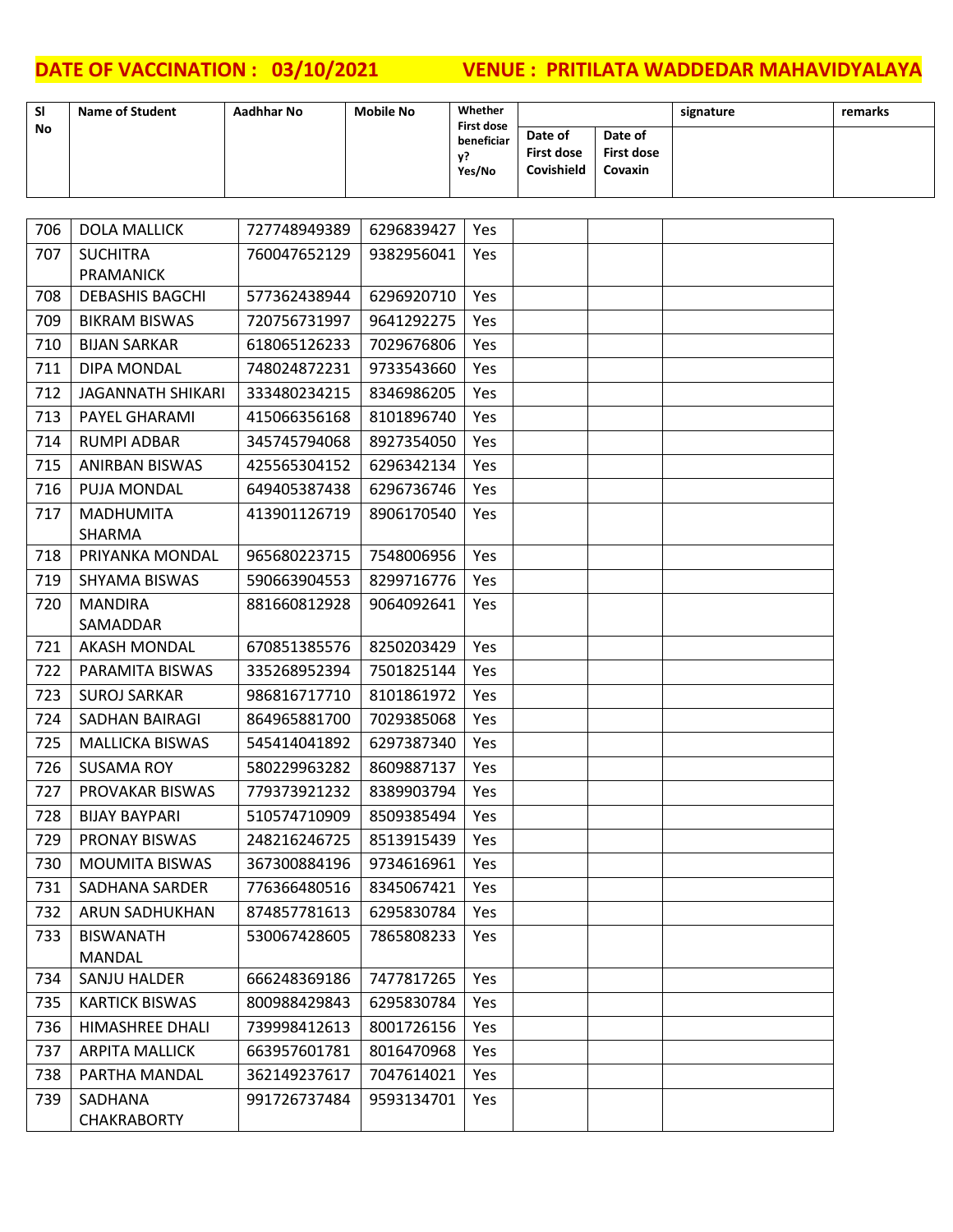| <b>SI</b> | <b>Name of Student</b> | Aadhhar No | <b>Mobile No</b> | Whether<br><b>First dose</b> |                                            |                                  | signature | remarks |
|-----------|------------------------|------------|------------------|------------------------------|--------------------------------------------|----------------------------------|-----------|---------|
| No        |                        |            |                  | beneficiar<br>v?<br>Yes/No   | Date of<br>First dose<br><b>Covishield</b> | Date of<br>First dose<br>Covaxin |           |         |

| 740 | <b>SUMAN BAG</b>       | 606406506664 | 9564375527     | Yes |  |  |
|-----|------------------------|--------------|----------------|-----|--|--|
| 741 | SAGARIKA MONDAL        | 948878969801 | 8617340013     | Yes |  |  |
| 742 | PINAKI BISWAS          | 595221830426 | 7384589308     | Yes |  |  |
| 743 | SANCHITA BISWAS        | 942971563024 | 9883558812     | Yes |  |  |
| 744 | <b>SATHI CHOWDHURY</b> | 555430083100 | 7432839315     | Yes |  |  |
| 745 | <b>KOYEL SARKAR</b>    | 968050421606 | 8670734674     | Yes |  |  |
| 746 | <b>SUMAN BISWAS</b>    | 866902539513 | 8670734674     | Yes |  |  |
| 747 | <b>KUNTAL ROY</b>      | 581424441274 | 8509322182     | Yes |  |  |
| 748 | <b>NIRMAL DAS</b>      | 693284183436 | 9800281155     | Yes |  |  |
| 749 | <b>SANYUKTA HALDER</b> | 968020645365 | 8509322182     | Yes |  |  |
| 750 | <b>SUBRATA BISWAS</b>  | 601616652356 | 9593609195     | Yes |  |  |
| 751 | <b>ANIMA BISWAS</b>    | 730709460016 | 8436894603     | Yes |  |  |
| 752 | <b>KUNAL MONDAL</b>    | 494338875434 | 8001048343     | Yes |  |  |
| 753 | <b>DIPA KHAN</b>       | 397059054549 | 7985203839     | Yes |  |  |
| 754 | RIYA MANDAL            | 627220926211 | 8927841639     | Yes |  |  |
| 755 | SATHI ADHIKARI         | 987442890303 | 7872551356     | Yes |  |  |
| 756 | SOURAV BISWAS          | 830429939803 | 6296064795     | Yes |  |  |
| 757 | RAJA MONDAL            | 304169024371 | 9679869077     | Yes |  |  |
| 758 | <b>JAHEER MALLIK</b>   | 266705650081 | 9002180679     | Yes |  |  |
| 759 | RABINDRA NATH          | 246855793182 | 8167779990     | Yes |  |  |
|     | <b>GOLDER</b>          |              |                |     |  |  |
| 760 | <b>SHUBHANKAR ROY</b>  | 618847768595 | 9647731449     | Yes |  |  |
| 761 | <b>DIBENDU KUMAR</b>   | 276580661049 | 9083901560     | Yes |  |  |
|     | <b>BISWAS</b>          |              |                |     |  |  |
| 762 | <b>BAISHAKHI ROY</b>   | 851511786836 | 8001378716     | Yes |  |  |
| 763 | <b>NABARUN BISWAS</b>  | 919652115651 | 8918382560     | Yes |  |  |
| 764 | SANJIB BAGCHI          | 294816884061 | 6294728953     | Yes |  |  |
| 765 | <b>SWEET BISWAS</b>    | 581014344950 | 8101711857     | Yes |  |  |
| 766 | PATHIK MANDAL          | 701887356068 | 7679543883     | Yes |  |  |
| 767 | <b>SUVAMAY MONDAL</b>  | 491665645575 | 6294117296 Yes |     |  |  |
| 768 | <b>RIYA MONDAL</b>     | 345784538656 | 9735637952     | Yes |  |  |
| 769 | PRIYANKA GHOSH         | 886517333824 | 7908414615     | Yes |  |  |
| 770 | PARAMITA BISWAS        | 635068922180 | 9883037028     | Yes |  |  |
| 771 | PRABHATI DAS           | 722936935867 | 9832834049     | Yes |  |  |
| 772 | <b>JHURUL MOLLA</b>    | 517487310466 | 8348779824     | Yes |  |  |
| 773 | <b>RAHUL PAUL</b>      | 705183241180 | 7797756171     | Yes |  |  |
| 774 | <b>KEYA SARKAR</b>     | 998948099404 | 9464889306     | Yes |  |  |
| 775 | RAJESH BISWAS          | 615981412050 | 9144840598     | Yes |  |  |
| 776 | SHILPA KUNDU           | 785526064501 | 8695734779     | Yes |  |  |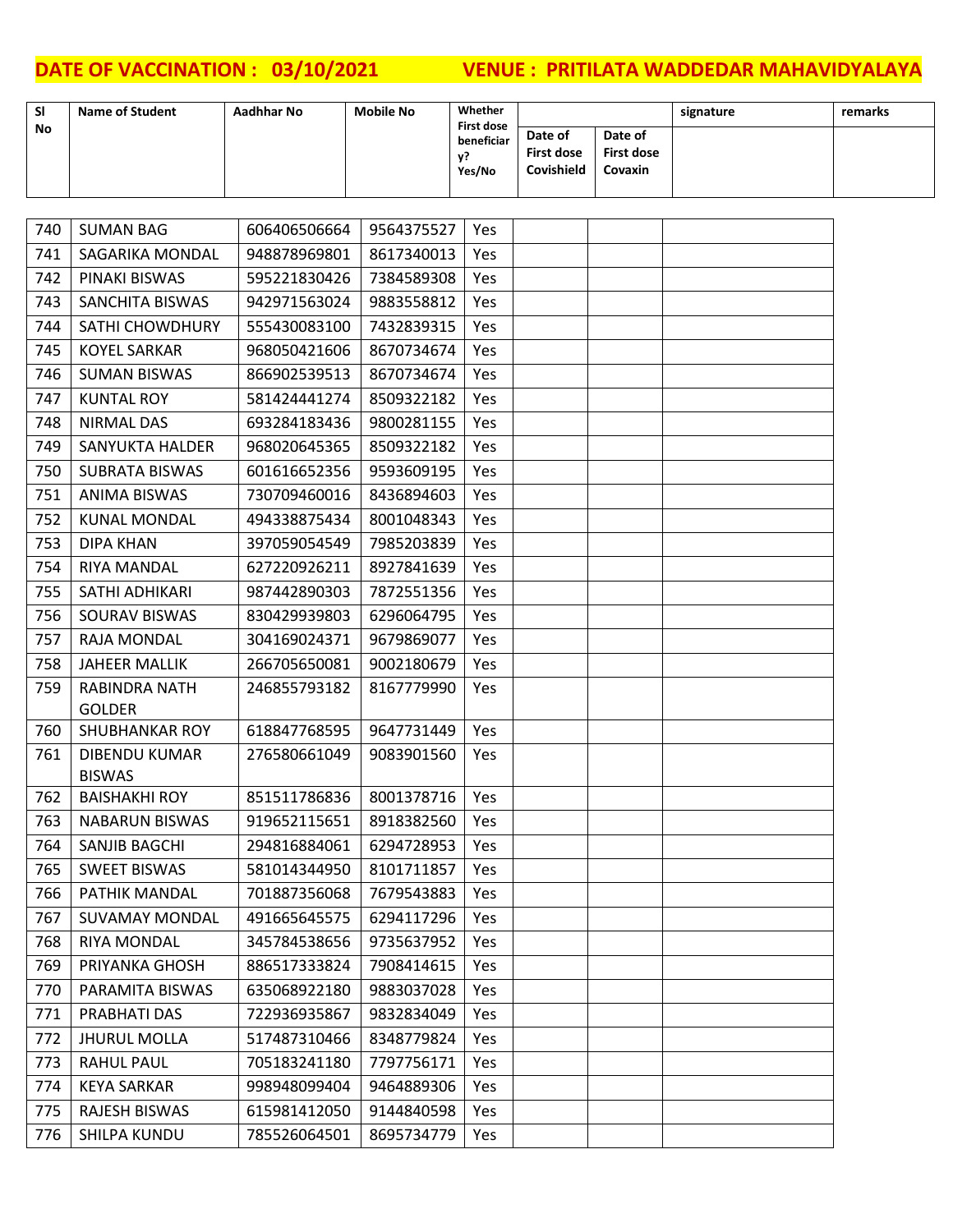| <b>SI</b> | <b>Name of Student</b> | Aadhhar No | <b>Mobile No</b> | Whether<br><b>First dose</b> |                                     |                                                | signature | remarks |
|-----------|------------------------|------------|------------------|------------------------------|-------------------------------------|------------------------------------------------|-----------|---------|
| No        |                        |            |                  | beneficiar<br>V?<br>Yes/No   | Date of<br>First dose<br>Covishield | Date of<br><b>First dose</b><br><b>Covaxin</b> |           |         |

| 777 | <b>BARNA PAUL</b>       | 587278999820 | 7001140643 | Yes |  |  |
|-----|-------------------------|--------------|------------|-----|--|--|
| 778 | <b>SUDIPTO BISWAS</b>   | 353592335363 | 8513013928 | Yes |  |  |
| 779 | <b>SUSMITA ADHIKARY</b> | 762458028080 | 6366187819 | Yes |  |  |
| 780 | <b>SHILPI ROY</b>       | 500979026498 | 6297445199 | Yes |  |  |
| 781 | SAMAPTI BISWAS          | 610371703015 | 8250575472 | Yes |  |  |
| 782 | <b>SUDIP BISWAS</b>     | 532009004370 | 8918572174 | Yes |  |  |
| 783 | PURNIMA BISWAS          | 805590604932 | 9733844630 | Yes |  |  |
| 784 | <b>TARAK BISWAS</b>     | 442909934538 | 9064915681 | Yes |  |  |
| 785 | <b>CHAITI BISWAS</b>    | 864839256946 | 6296437014 | Yes |  |  |
| 786 | <b>MANISHA RAY</b>      | 726266480115 | 7679605691 | Yes |  |  |
| 787 | <b>FARHANA MONDAL</b>   | 536768558006 | 7001573336 | Yes |  |  |
| 788 | <b>ALHABIB MONDAL</b>   | 217526675514 | 7679785220 | Yes |  |  |
| 789 | <b>ANURAG SARKAR</b>    | 566251401333 | 8617828825 | Yes |  |  |
| 790 | <b>NIL ROY</b>          | 688716494302 | 7501264220 | Yes |  |  |
| 791 | APURBA SAHA             | 230336708902 | 8158901365 | Yes |  |  |
| 792 | <b>MANJARI BISWAS</b>   | 591911232742 | 8016668438 | Yes |  |  |
| 793 | RUPAYAN DEBNATH         | 556621566869 | 9832868996 | Yes |  |  |
| 794 | <b>SOURAV HALDAR</b>    | 717688251273 | 7063252838 | Yes |  |  |
| 795 | ANUSKA LASKAR           | 616299944100 | 9832741738 | Yes |  |  |
| 796 | LABANYAMAYEE ROY        | 675614765064 | 9609233344 | Yes |  |  |
| 797 | <b>SURAVI MONDAL</b>    | 965209867060 | 7602493882 | Yes |  |  |
| 798 | <b>TAMASREE</b>         | 537539094488 | 9735469057 | Yes |  |  |
|     | <b>CHAKRABORTY</b>      |              |            |     |  |  |
| 799 | <b>BIRATNA BAIDYA</b>   | 597005036071 | 8327044090 | Yes |  |  |
| 800 | SOMASHREE RAY           | 354000401521 | 9932988862 | Yes |  |  |
| 801 | <b>MARINA MONDAL</b>    | 596144917173 | 9732928665 | Yes |  |  |
| 802 | <b>PUJA KUNDU</b>       | 414486999862 | 6297303143 | Yes |  |  |
| 803 | <b>ARPITA MAJUMDER</b>  | 535205617116 | 6294348523 | Yes |  |  |
| 804 | PAYEL ROY               | 323396588716 | 7407108219 | Yes |  |  |
| 805 | ANIMA TIKADAR           | 512114260804 | 9932578802 | Yes |  |  |
| 806 | PROMILA BISWAS          | 328032186507 | 9382041848 | Yes |  |  |
| 807 | RIYA HALDAR             | 623106588299 | 9733489815 | Yes |  |  |
| 808 | <b>JHUMPA ROY</b>       | 480309192649 | 7908164864 | Yes |  |  |
| 809 | <b>RINKI PAUL</b>       | 236593452089 | 7980994471 | Yes |  |  |
| 810 | <b>ANAMIKA GHOSH</b>    | 649622505896 | 9732607089 | Yes |  |  |
| 811 | <b>NUPUR ROY</b>        | 429074450348 | 8695753506 | Yes |  |  |
| 812 | <b>MRINMOY SANTRA</b>   | 212314785685 | 7063105048 | Yes |  |  |
| 813 | SAHARUL SARDAR          | 857226214591 | 7477498542 | Yes |  |  |
| 814 | SATYAJIT SARKAR         | 328394106429 | 6296305541 | Yes |  |  |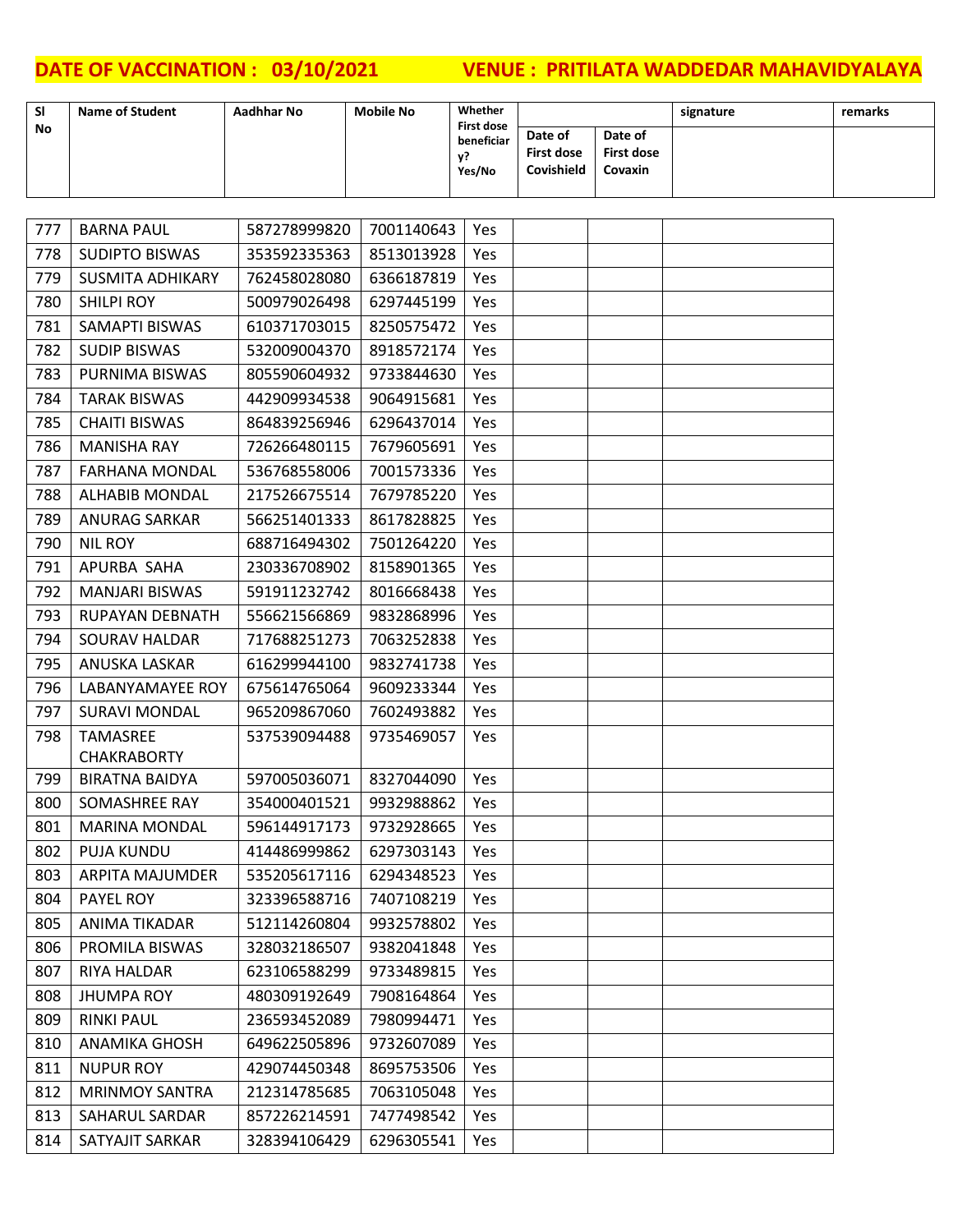| <b>SI</b> | <b>Name of Student</b> | Aadhhar No | <b>Mobile No</b> | Whether<br><b>First dose</b> |                                     |                                         | signature | remarks |
|-----------|------------------------|------------|------------------|------------------------------|-------------------------------------|-----------------------------------------|-----------|---------|
| <b>No</b> |                        |            |                  | beneficiar<br>v?<br>Yes/No   | Date of<br>First dose<br>Covishield | Date of<br><b>First dose</b><br>Covaxin |           |         |

| 815 | <b>RUBAN BISWAS</b>            | 466530173685 | 8101372540 | Yes        |  |  |
|-----|--------------------------------|--------------|------------|------------|--|--|
| 816 | <b>BABUL BISWAS</b>            | 210534266788 | 6294365096 | Yes        |  |  |
| 817 | <b>ARUP GOLDER</b>             | 204843478101 | 9064099037 | Yes        |  |  |
| 818 | <b>SUPRIYA MONDAL</b>          | 667203325303 | 7430964566 | Yes        |  |  |
| 819 | <b>SIMA DHALI</b>              | 800225337529 | 8653124412 | Yes        |  |  |
| 820 | LATIKA BISWAS                  | 733784205594 | 7586815796 | Yes        |  |  |
| 821 | <b>NAYAN CHOUDHURI</b>         | 958209203106 | 6297118558 | Yes        |  |  |
| 822 | RAJA RAM                       | 656698511748 | 9382452330 | Yes        |  |  |
| 823 | <b>CHAYAN BISWAS</b>           | 236695022018 | 8597666983 | Yes        |  |  |
| 824 | <b>RAJIB BISWAS</b>            | 532657190140 | 9134486072 | Yes        |  |  |
| 825 | RAHUL DEV BISWAS               | 344758556149 | 6296521783 | Yes        |  |  |
| 826 | RAHUL CHANDRA<br><b>BISWAS</b> | 274799723653 | 6289292490 | Yes        |  |  |
| 827 | SOUMEN ROY                     | 583117805408 | 9641169735 | <b>Yes</b> |  |  |
| 828 | PRAKASH SARKAR                 | 836492305496 | 7001511276 | Yes        |  |  |
| 829 | ANANDA MONDAL                  | 718614353367 | 6296953734 | Yes        |  |  |
| 830 | <b>DEBABRATA BISWAS</b>        | 307373609759 | 6296832308 | Yes        |  |  |
| 831 | SHYAMALI BISWAS                | 421088571381 | 9382103120 | Yes        |  |  |
| 832 | <b>RIMI GAIN</b>               | 422791512060 | 8250174037 | Yes        |  |  |
| 833 | RAJESH ADHIKARY                | 430944171174 | 9749340484 | Yes        |  |  |
| 834 | <b>BIDYUT BISWAS</b>           | 853878822053 | 7865020336 | Yes        |  |  |
| 835 | <b>SUDIP BISWAS</b>            | 869169632204 | 9734536443 | Yes        |  |  |
| 836 | <b>SUMAN BISWAS</b>            | 354290661354 | 8101283872 | Yes        |  |  |
| 837 | <b>SUMAN BISWAS</b>            | 548946717556 | 8918113834 | Yes        |  |  |
| 838 | <b>ANKITA BISWAS</b>           | 469648141826 | 9126428054 | Yes        |  |  |
| 839 | <b>CHAYAN MITRA</b>            | 361841118285 | 8392053377 | Yes        |  |  |
| 840 | <b>JAGANNATH SARKAR</b>        | 380892130281 | 9134164561 | Yes        |  |  |
| 841 | <b>MILOY MAJUMDER</b>          | 337747419311 | 9609602642 | Yes        |  |  |
| 842 | <b>MILON MISTRI</b>            | 707628744095 | 9733033675 | Yes        |  |  |
| 843 | <b>DIPPLAB BISWAS</b>          | 936211223458 | 9734412343 | Yes        |  |  |
| 844 | PROSENJIT ROY                  | 965883926763 | 9749008058 | Yes        |  |  |
| 845 | AMRITA BISWAS                  | 971116527484 | 7872154835 | Yes        |  |  |
| 846 | <b>SOUMEN BALA</b>             | 711744152581 | 7001297987 | Yes        |  |  |
| 847 | PINKI THAKUR                   | 259865612434 | 9732462158 | Yes        |  |  |
| 848 | <b>SUJIT SARKAR</b>            | 262969073698 | 8101909148 | Yes        |  |  |
| 849 | <b>SUVOJIT HALDER</b>          | 430656955483 | 9564610838 | Yes        |  |  |
| 850 | <b>KISHOR DHALI</b>            | 885047712705 | 7001298013 | Yes        |  |  |
| 851 | RANABIR PRAMANIK               | 591316566476 | 9064520998 | Yes        |  |  |
| 852 | PALLAB ADHIKARY                | 522870941232 | 7797145576 | Yes        |  |  |